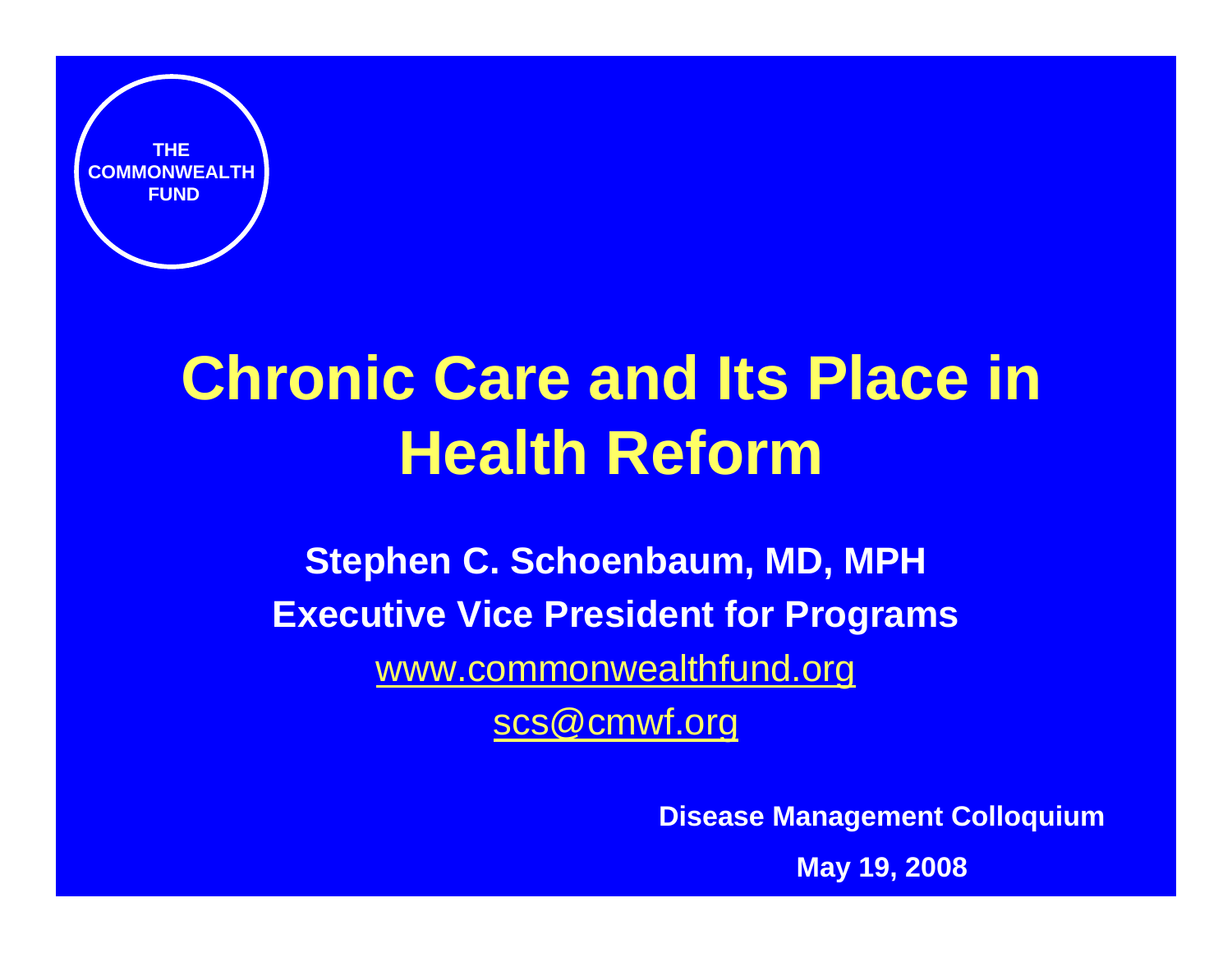# **Q: Why Health Reform?**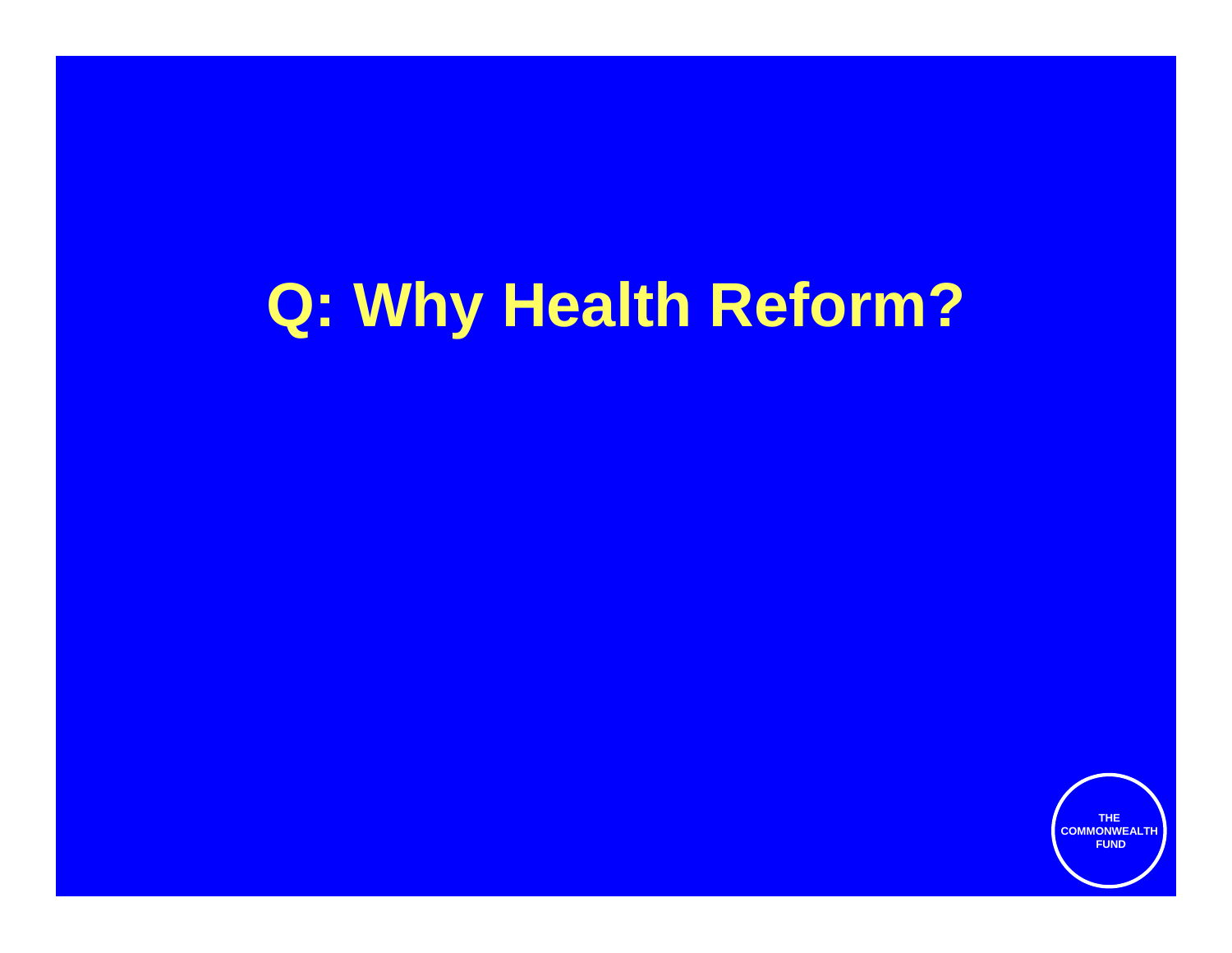# *Q: Why Health Reform?*

**A: Because U.S. Health System Performance is Suboptimal**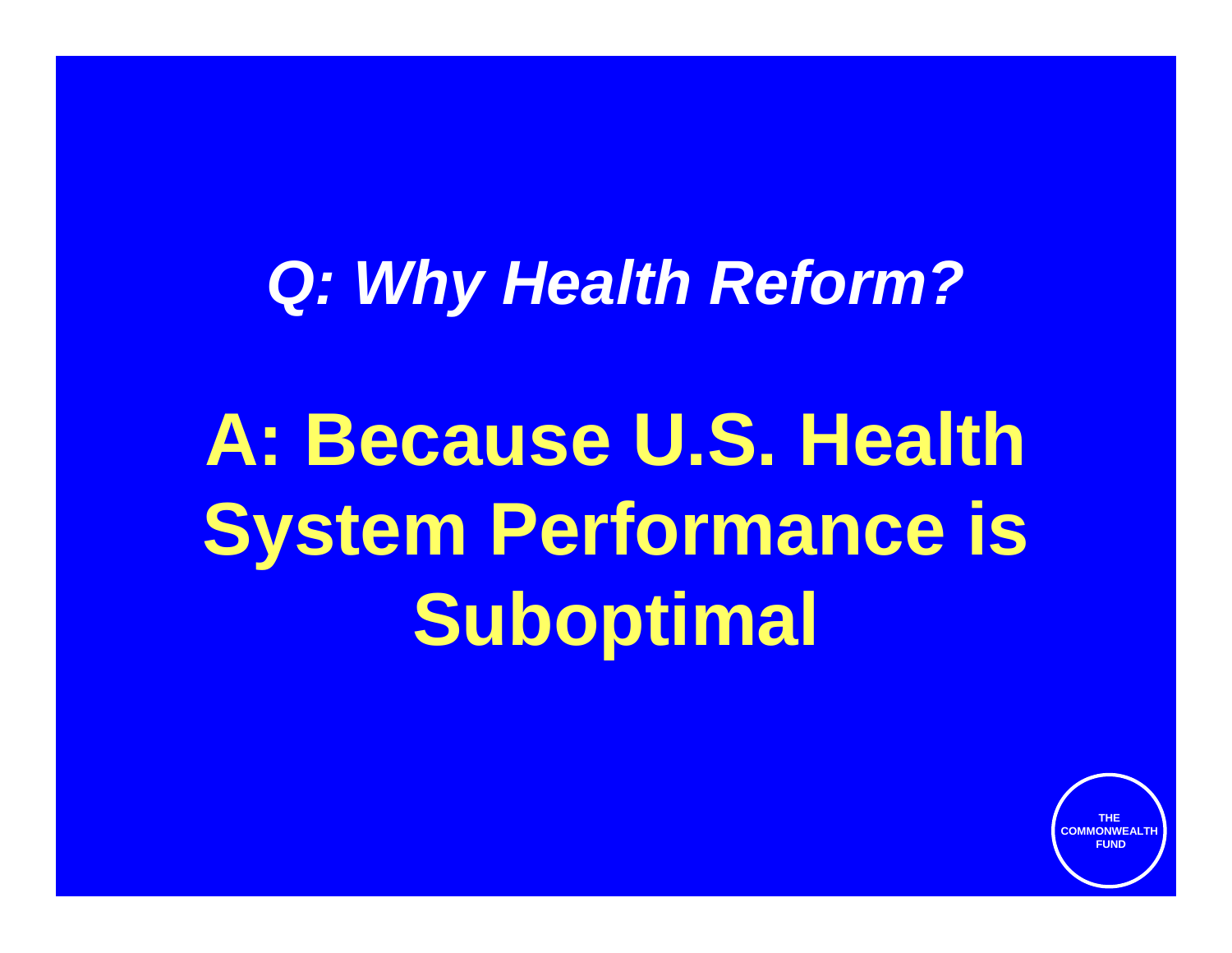## **International Comparison of Spending on Health, 1980–2005**



**4**

OECD data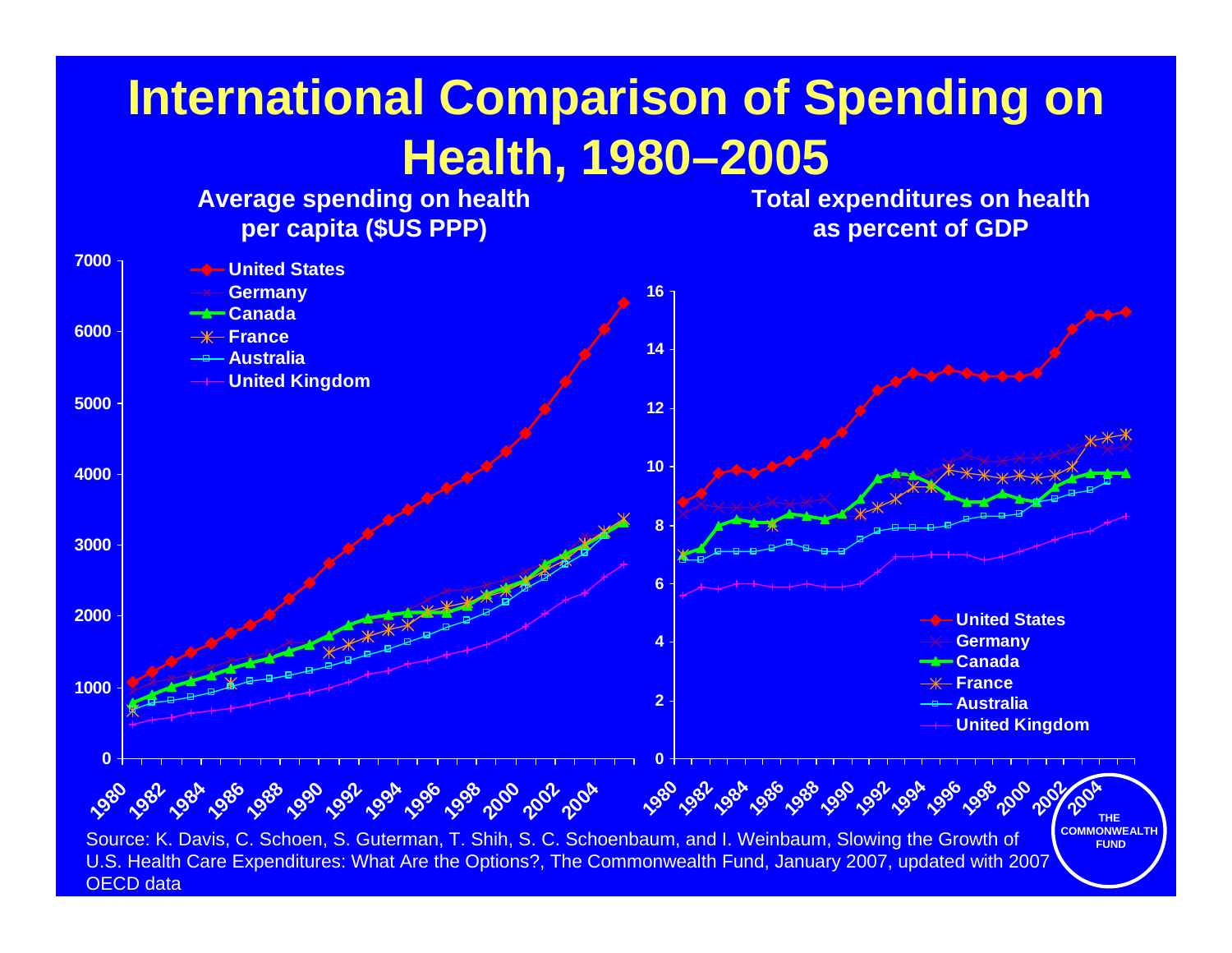## **Mortality Amenable to Health Care**

### **Deaths per 100,000 population\***



**\* Countries' age-standardized death rates, ages 0–74; includes ischemic heart disease. See Technical Appendix for list of conditions considered amenable to health care in the analysis. Data: E. Nolte, London School of Hygiene and Tropical Medicine analysis of World Health Organization (WHO) mortality files.**

**THE COMMONWEALTHFUND**

**Source: Commonwealth Fund National Scorecard on U.S. Health System Performance, 2008 5**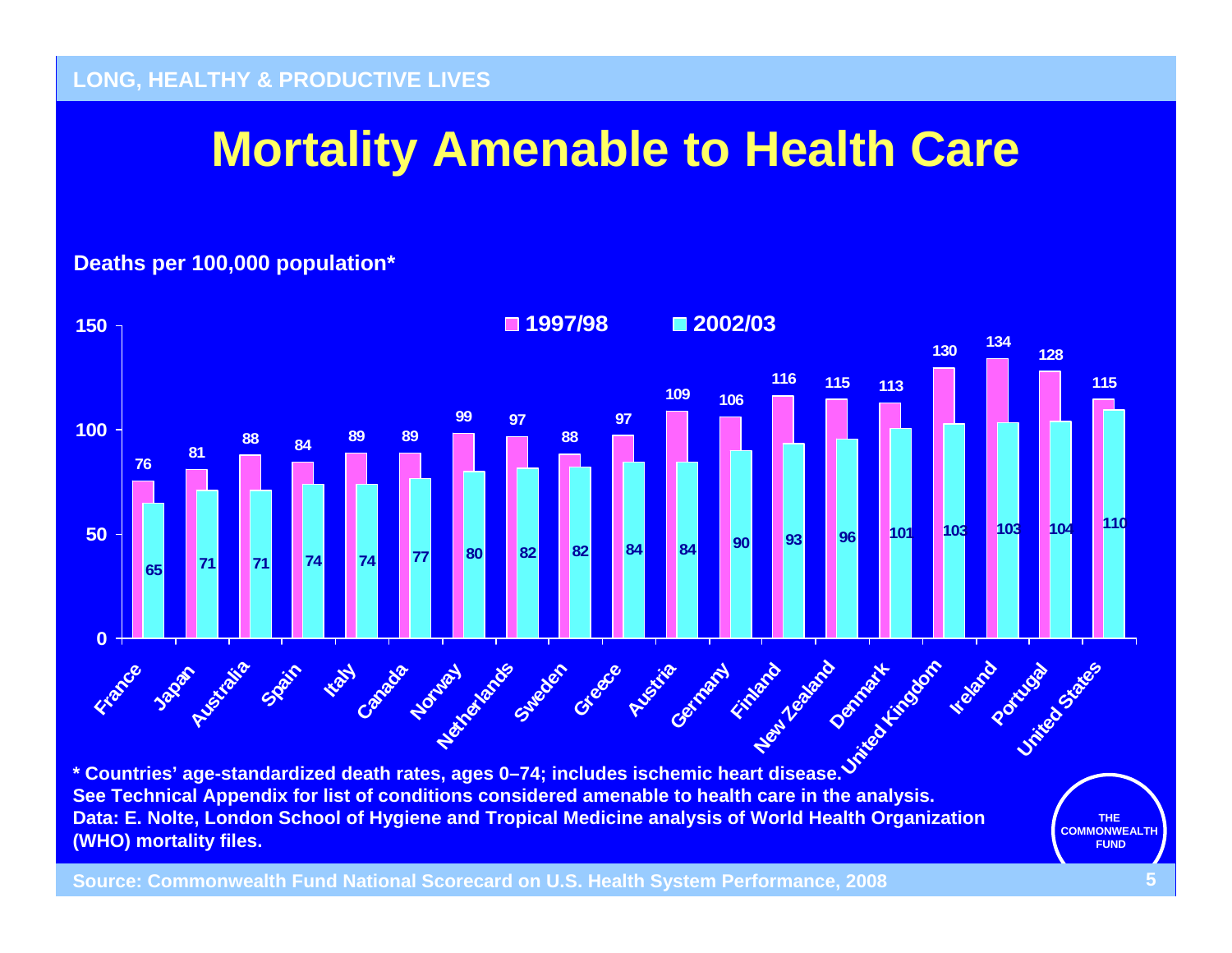## **The Commonwealth Fund Commission on a High Performance Health System**

### **Objective:**

- **To move the U.S. toward a high performance health care system that helps everyone, to the extent possible, lead long, healthy, and productive lives**
- **To the Commission, a high performance health system is designed to achieve four core goals**
	- **1. high quality, safe care**
	- **2. access to care for all**
	- **3. efficient, high value**
	- **4. system capacity to innovate and improve**



**Chairman: James J. Mongan, M.D. President and CEO Partners HealthCare System, Inc.**

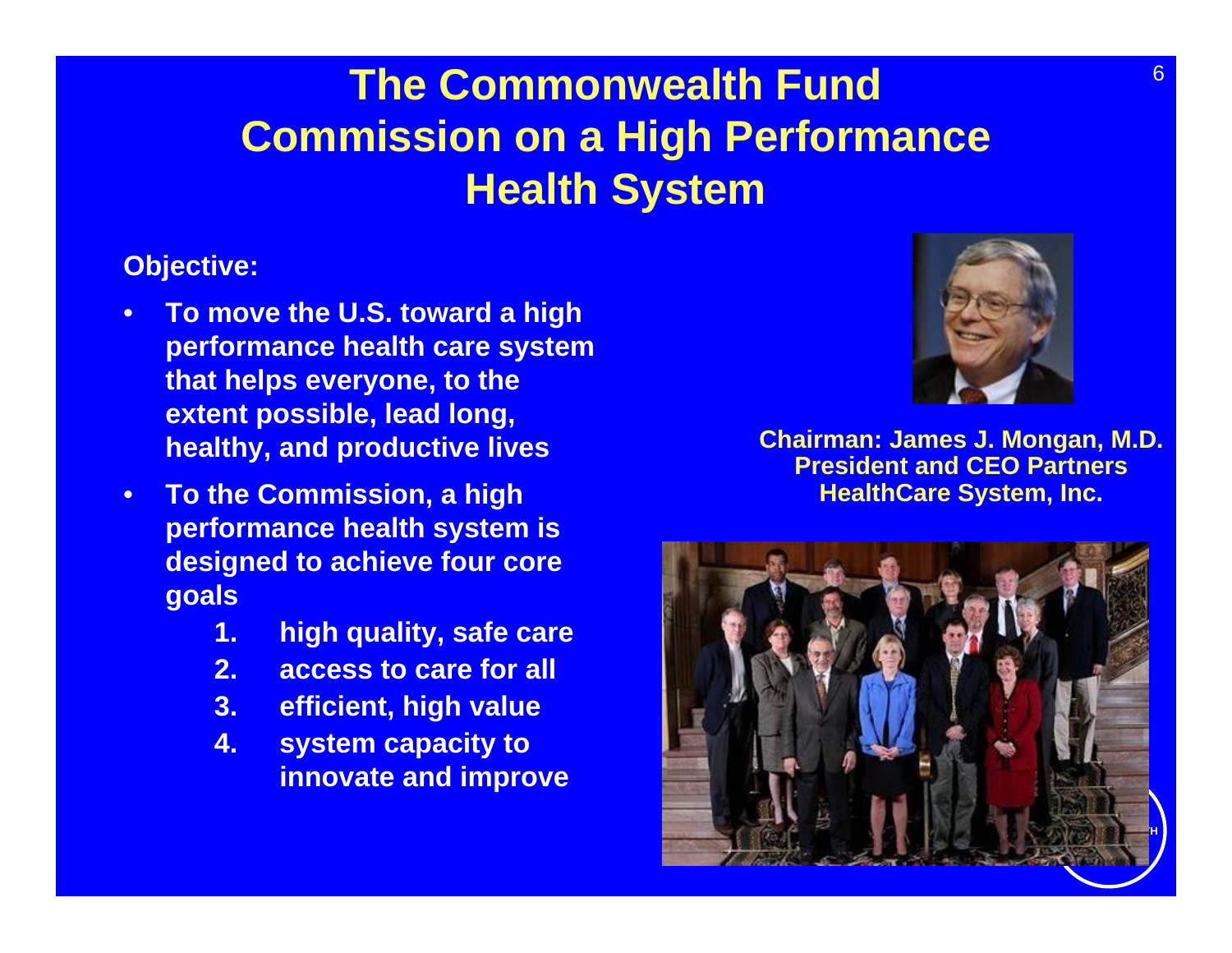### **US Scorecard: Why Not the Best? Commonwealth Fund Commission National Scorecard**



#### **Source: Commonwealth Fund National Scorecard on U.S. Health System Performance, 2006**

7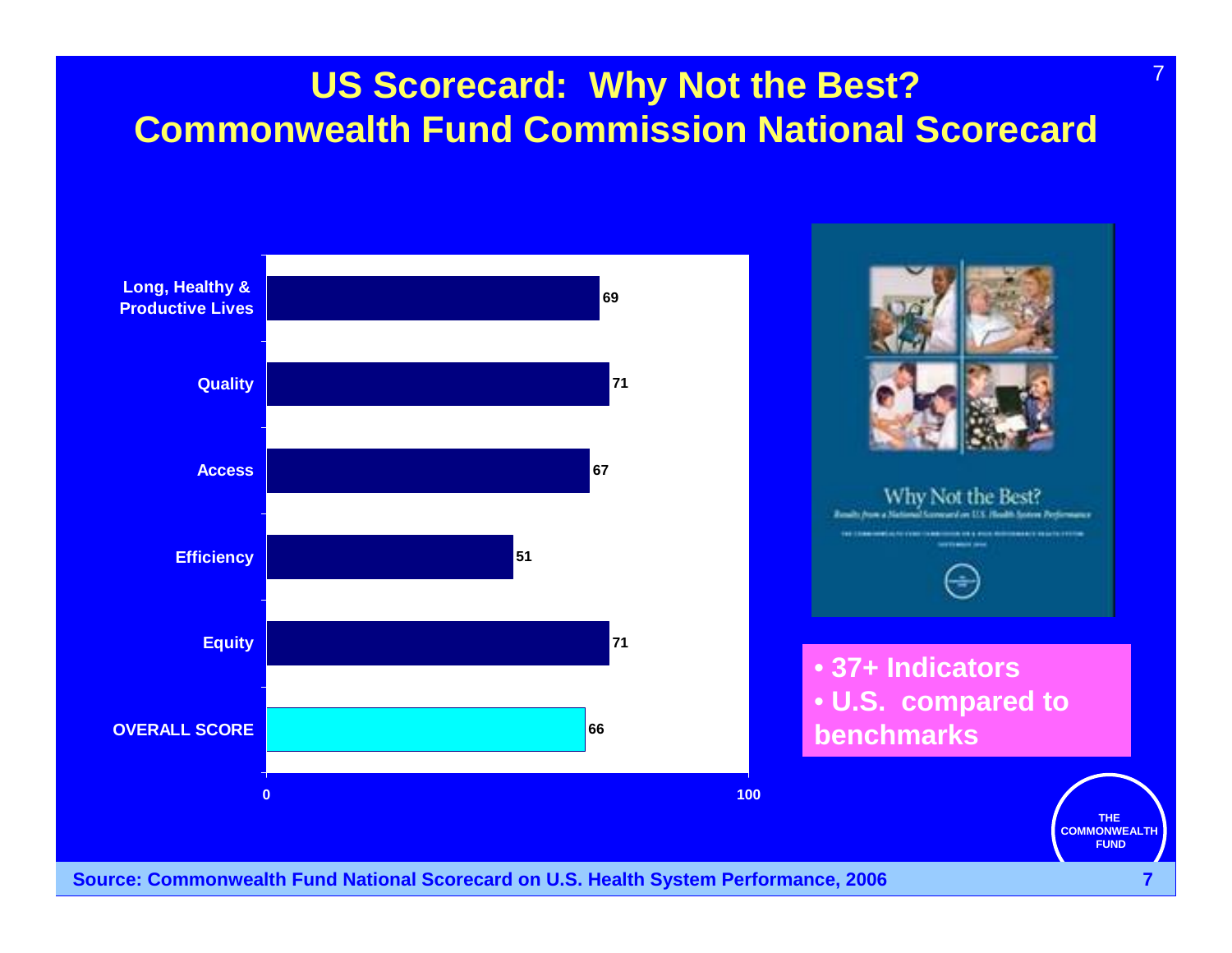## **Five Key Strategies for High Performance = Health Reform**

- **1. Extend affordable health insurance to all**
- **2. Align financial incentives to enhance value and achieve savings**
- **3. Organize the health care system around the patient to ensure that care is accessible and coordinated**
- **4. Meet and raise benchmarks for high-quality, efficient care**
- **5. Ensure accountable national leadership and public/private collaboration**

Source: Commission on a High Performance Health System, A High Performance Health System for the United States: An Ambitious Agenda for the Next President, The Commonwealth Fund, November 2007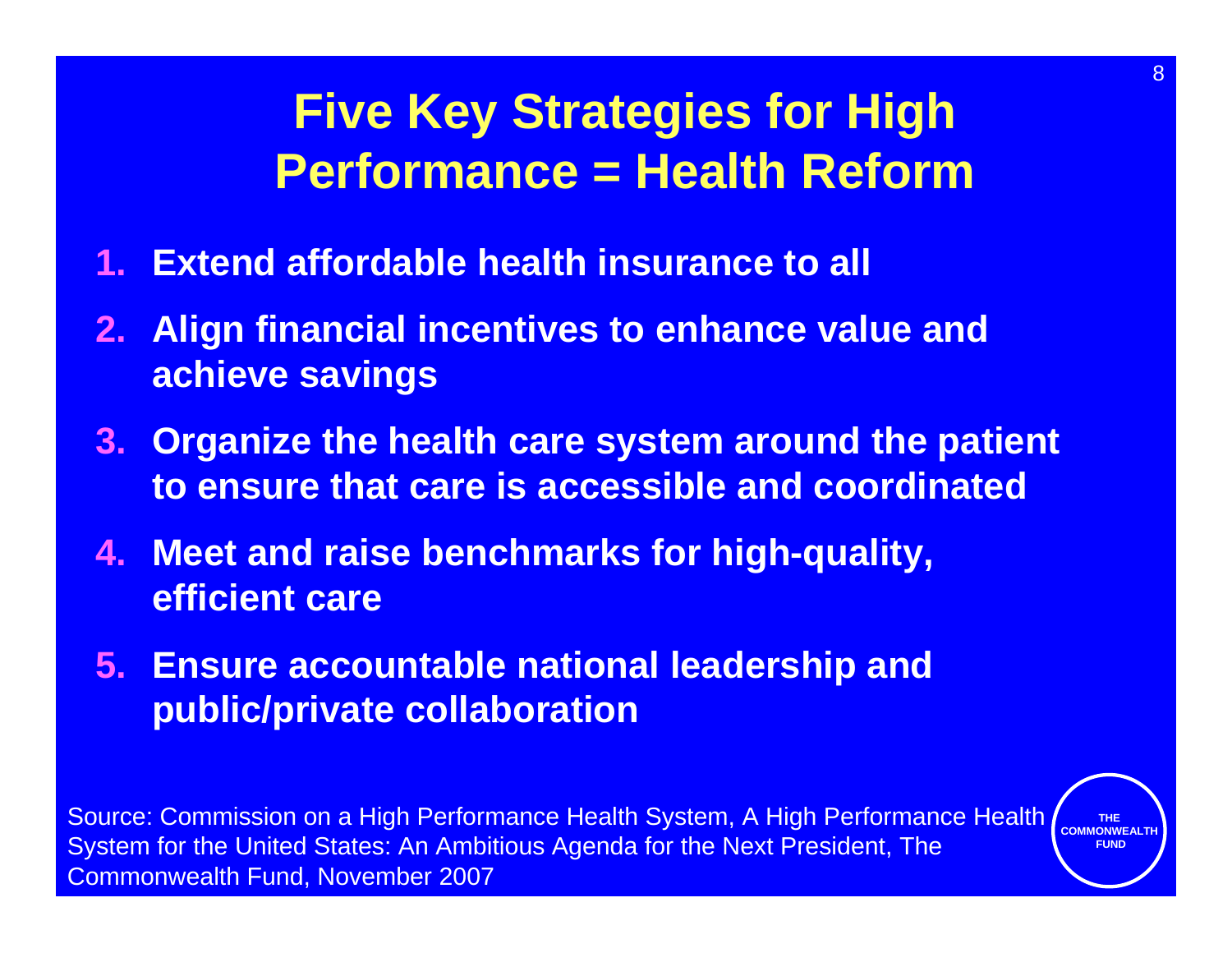## **1. Extend affordable health insurance to all**

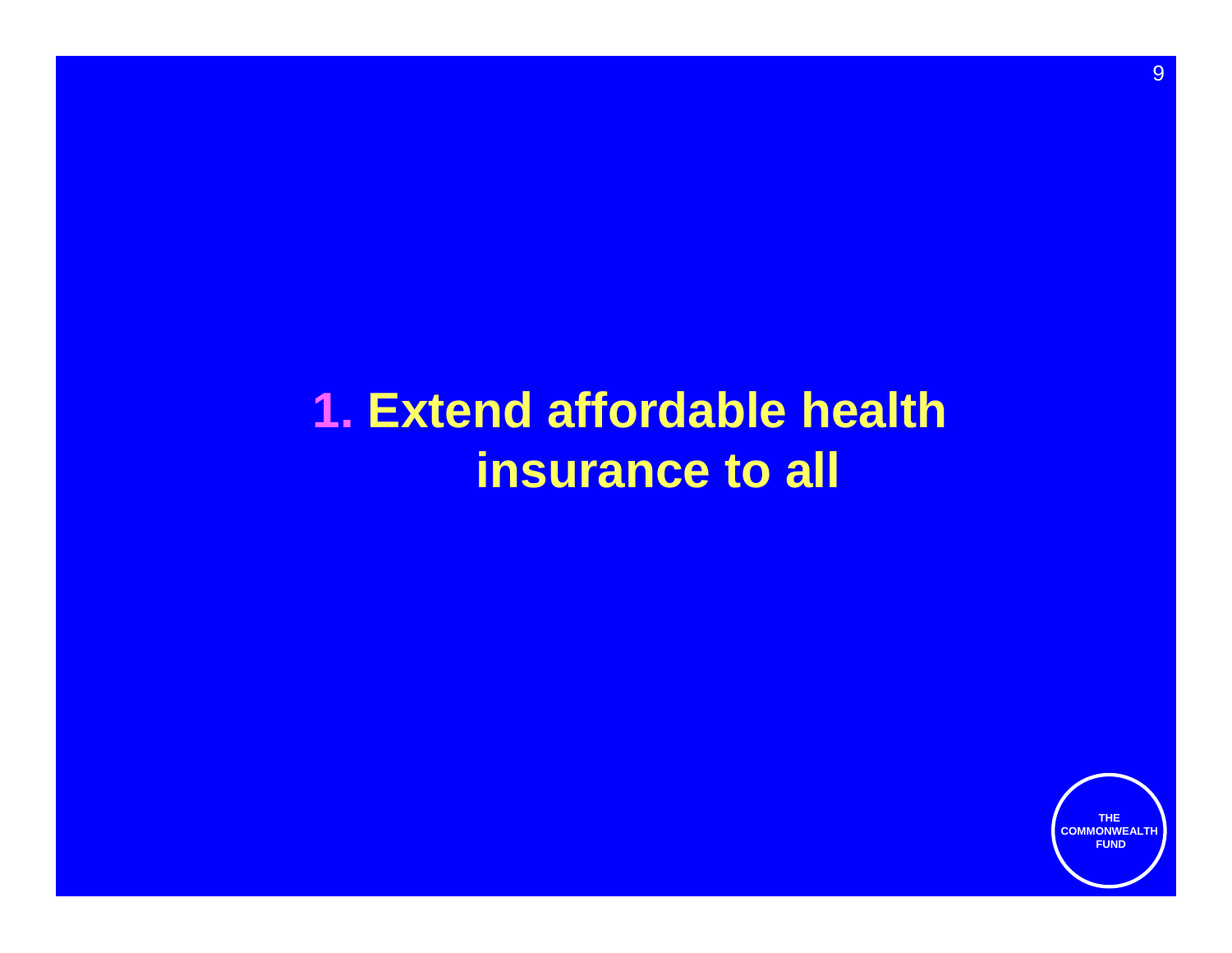## **Adults With No** *or* **Unstable Insurance Are Less Likely to Manage Chronic Conditions Well**

10

### Percent of adults ages 19–64 with at least one chronic condition\*

**Insured all year Insured now, time uninsured in past year In Uninsured now** 



Fund) Apr. 2006.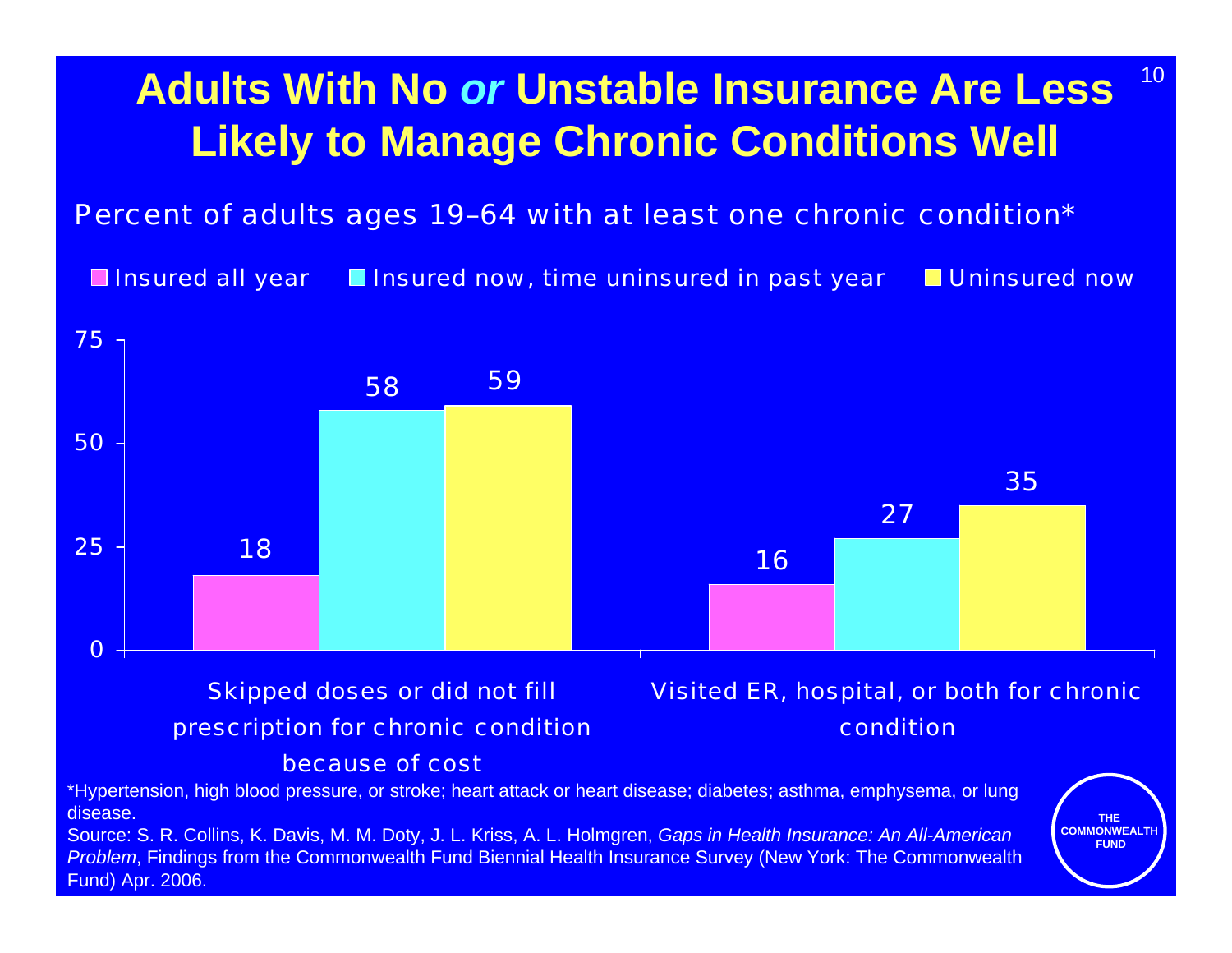Previously Uninsured Medicare Beneficiaries With History of Cardiovascular Disease or Diabetes Have Much Higher Hospital Admissions After Entering Medicare Than Previously Insured

Number of hospital admissions per 2-year period

← Uninsured before age 65 – Continuously insured before age 65



**Source: J. M. McWilliams, et al., "Use of Health Services by Previously Uninsured Medicare Beneficiaries," NEJM 357;2, Jul 12 2007.**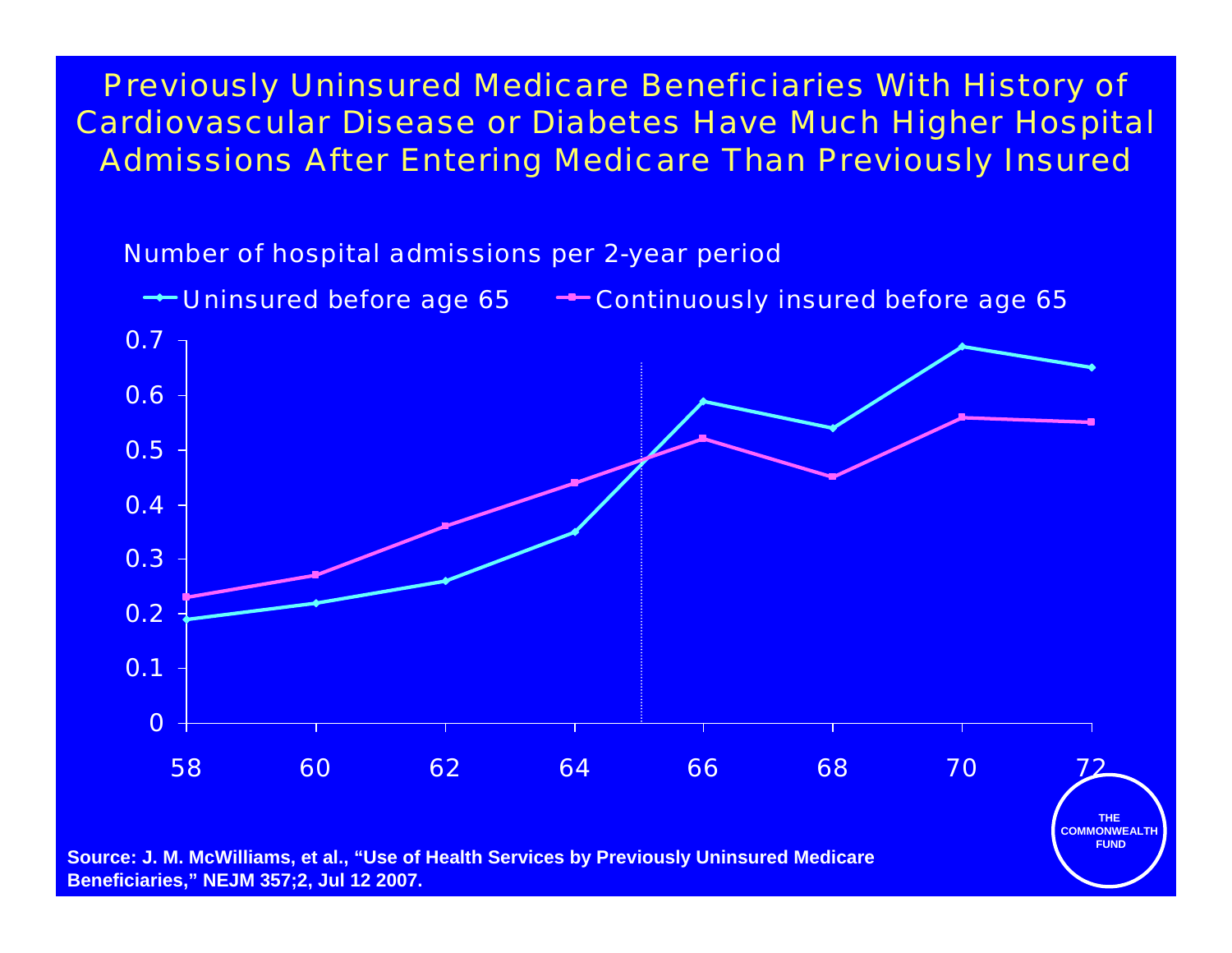## **Health Consequences of Gaps in Health Insurance Coverage**

**Deaths of Adults Ages 25 – 64, 2004**

- **1. Cancer 164,832**
- **2. Heart disease 117,257**
- **3. Unintentional injuries 56,096**
- **4. Suicide 22,629**
- **5. Uninsured 20,000**
- **6. Cerebrovascular disease 19,075**
- **7. Diabetes 18,972**
- **8. Chronic lower respiratory disease 15,265**
- **9. Chronic liver disease and cirrhosis 17,173**

Sources: U.S. Department of Health and Human Services, National Center for Health Statistics, Health, United States, 2007, Table 31, p. 186 – leading causes of deaths; S. Dorn, "Uninsured and Dying Because of It," Urban Institute, January 2008, deaths attributable to higher risks of uninsured adults 25-54.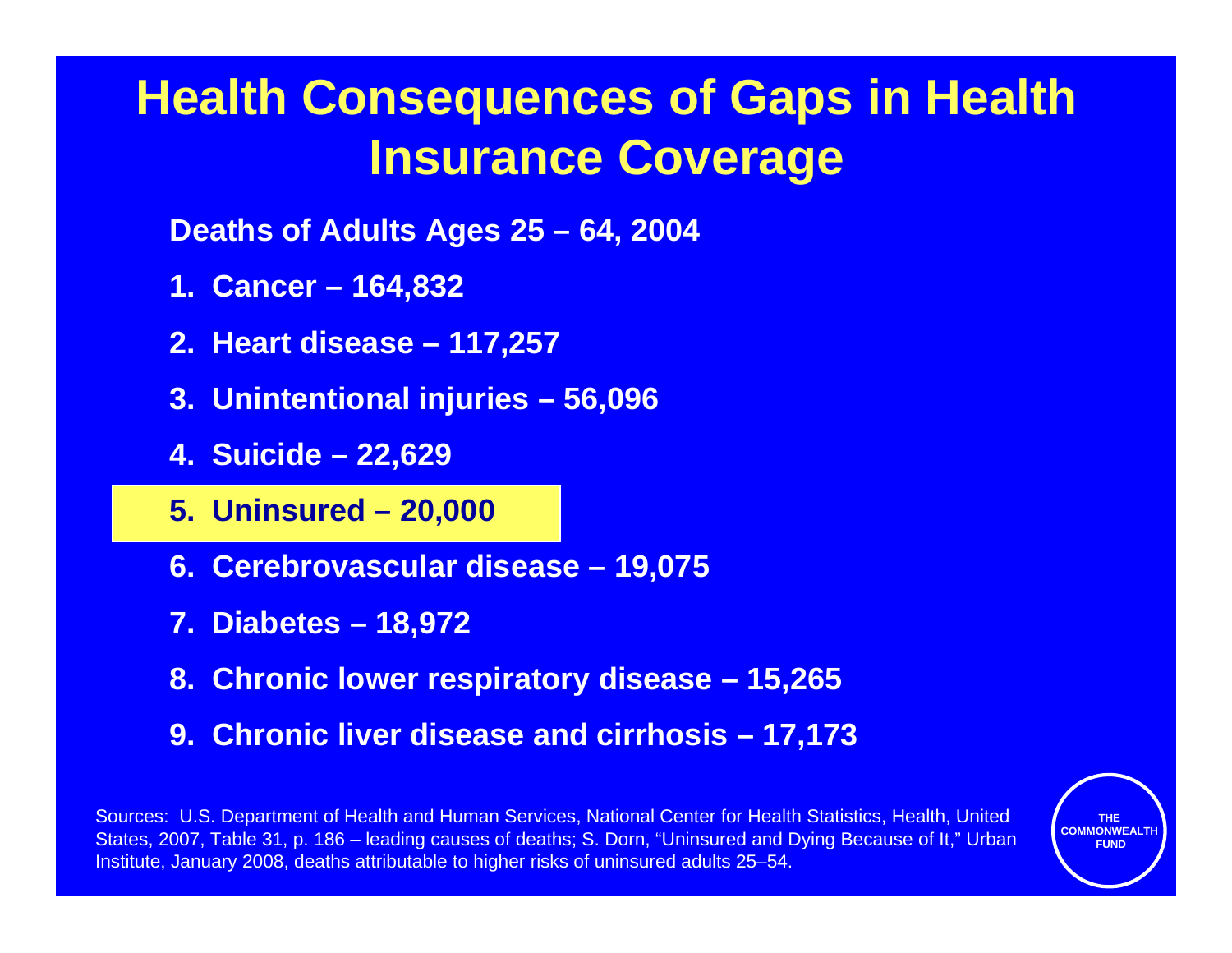## **2. Align financial incentives to enhance value and** *achieve savings*

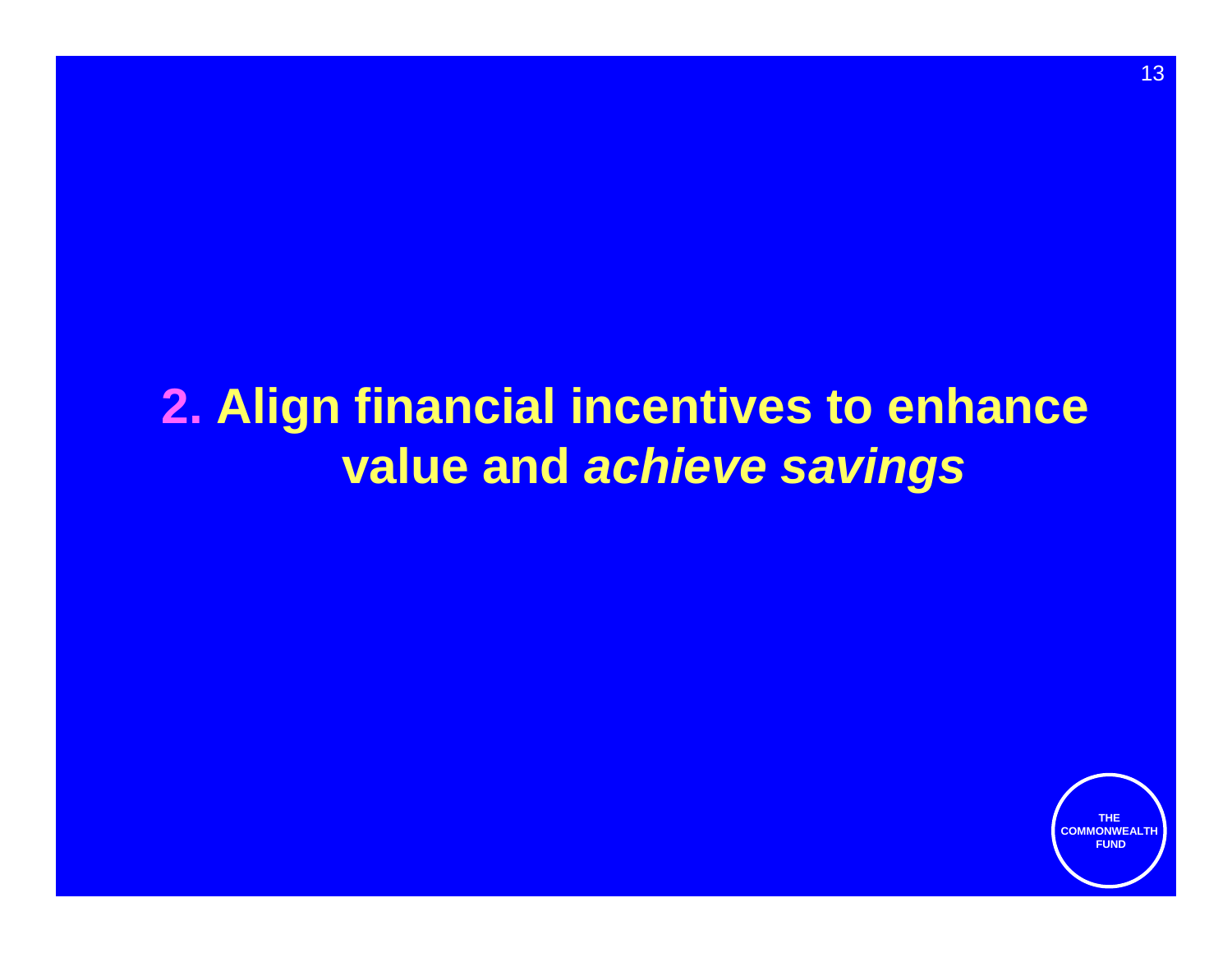# **Options to Achieve Savings**

### **Producing and Using Better Information**

**Promoting Health and Disease Prevention**

**Aligning Incentives with Quality and Efficiency**

**Correcting Price Signals in the Health Care Market**



**Source:** *Bending the Curve: Options for Achieving Savings and Improving Value in U.S. Health Spending***, Commonwealth Fund, December 2007.**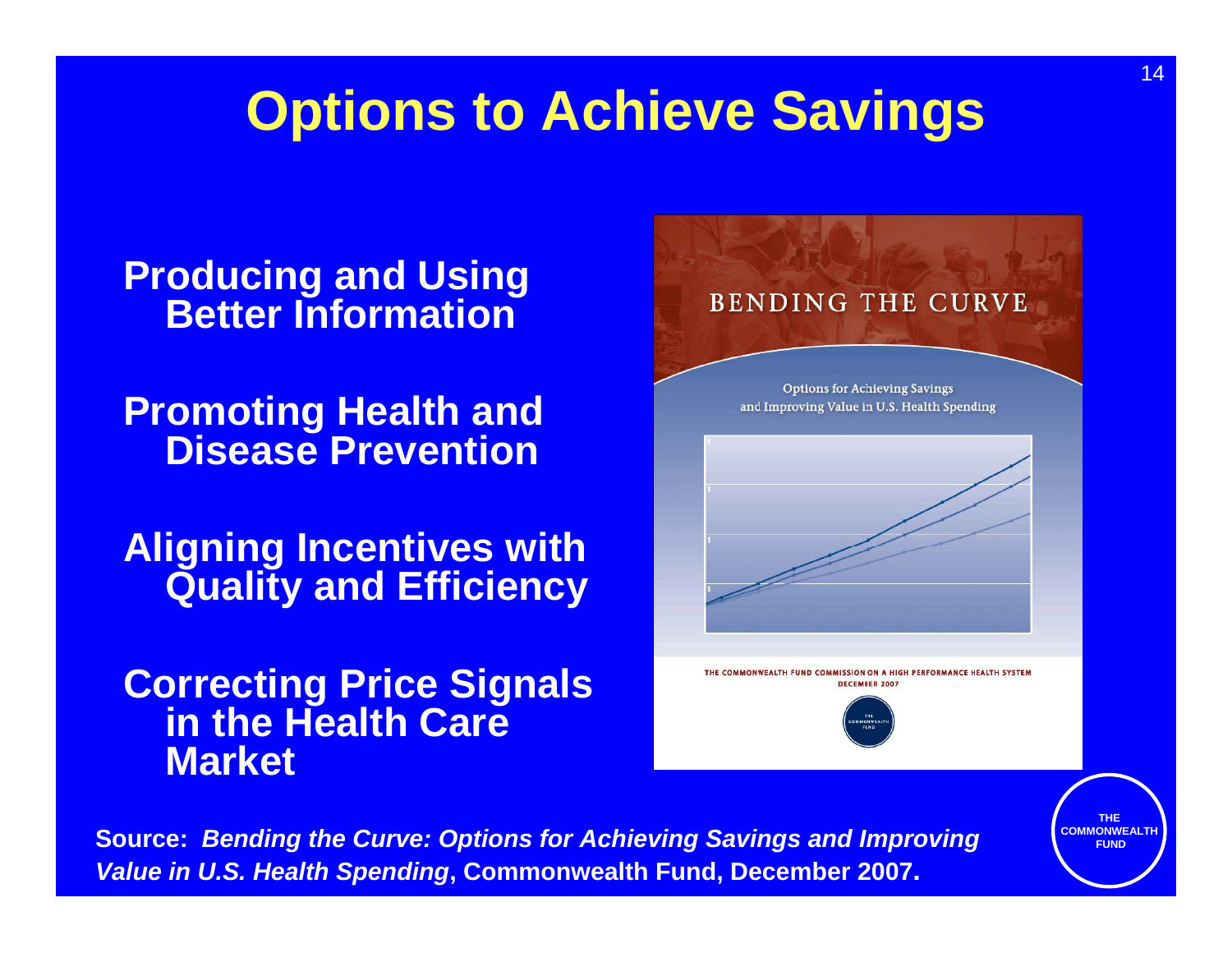### **Fifteen Options that Achieve Savings Cumulative 10-Year Savings**

|           | <b>Producing and Using Better Information</b>                           |                |
|-----------|-------------------------------------------------------------------------|----------------|
| $\bullet$ | <b>Promoting Health Information Technology</b>                          | -\$88 billion  |
| $\bullet$ | <b>Center for Medical Effectiveness and Health Care Decision-Making</b> | -\$368 billion |
| $\bullet$ | <b>Patient Shared Decision-Making</b>                                   | -\$9 billion   |
|           | <b>Promoting Health and Disease Prevention</b>                          |                |
| $\bullet$ | <b>Public Health: Reducing Tobacco Use</b>                              | -\$191 billion |
| $\bullet$ | <b>Public Health: Reducing Obesity</b>                                  | -\$283 billion |
| $\bullet$ | <b>Positive Incentives for Health</b>                                   | -\$19 billion  |
|           | <b>Aligning Incentives with Quality and Efficiency</b>                  |                |
| $\bullet$ | <b>Hospital Pay-for-Performance</b>                                     | -\$34 billion  |
| $\bullet$ | <b>Episode-of-Care Payment</b>                                          | -\$229 billion |
| $\bullet$ | <b>Strengthening Primary Care and Care Coordination</b>                 | -\$194 billion |
| $\bullet$ | <b>Limit Federal Tax Exemptions for Premium Contributions</b>           | -\$131 billion |
|           | <b>Correcting Price Signals in the Health Care Market</b>               |                |
| $\bullet$ | <b>Reset Benchmark Rates for Medicare Advantage Plans</b>               | -\$50 billion  |
| $\bullet$ | <b>Competitive Bidding</b>                                              | -\$104 billion |
| $\bullet$ | <b>Negotiated Prescription Drug Prices</b>                              | -\$43 billion  |
| $\bullet$ | <b>All-Payer Provider Payment Methods and Rates</b>                     | -\$122 billion |
| $\bullet$ | <b>Limit Payment Updates in High-Cost Areas</b>                         | -\$158 billion |
|           |                                                                         |                |

**Source:** *Bending the Curve: Options for Achieving Savings and Improving Value in U.S. Health Spending***, Commonwealth Fund, December 2007.**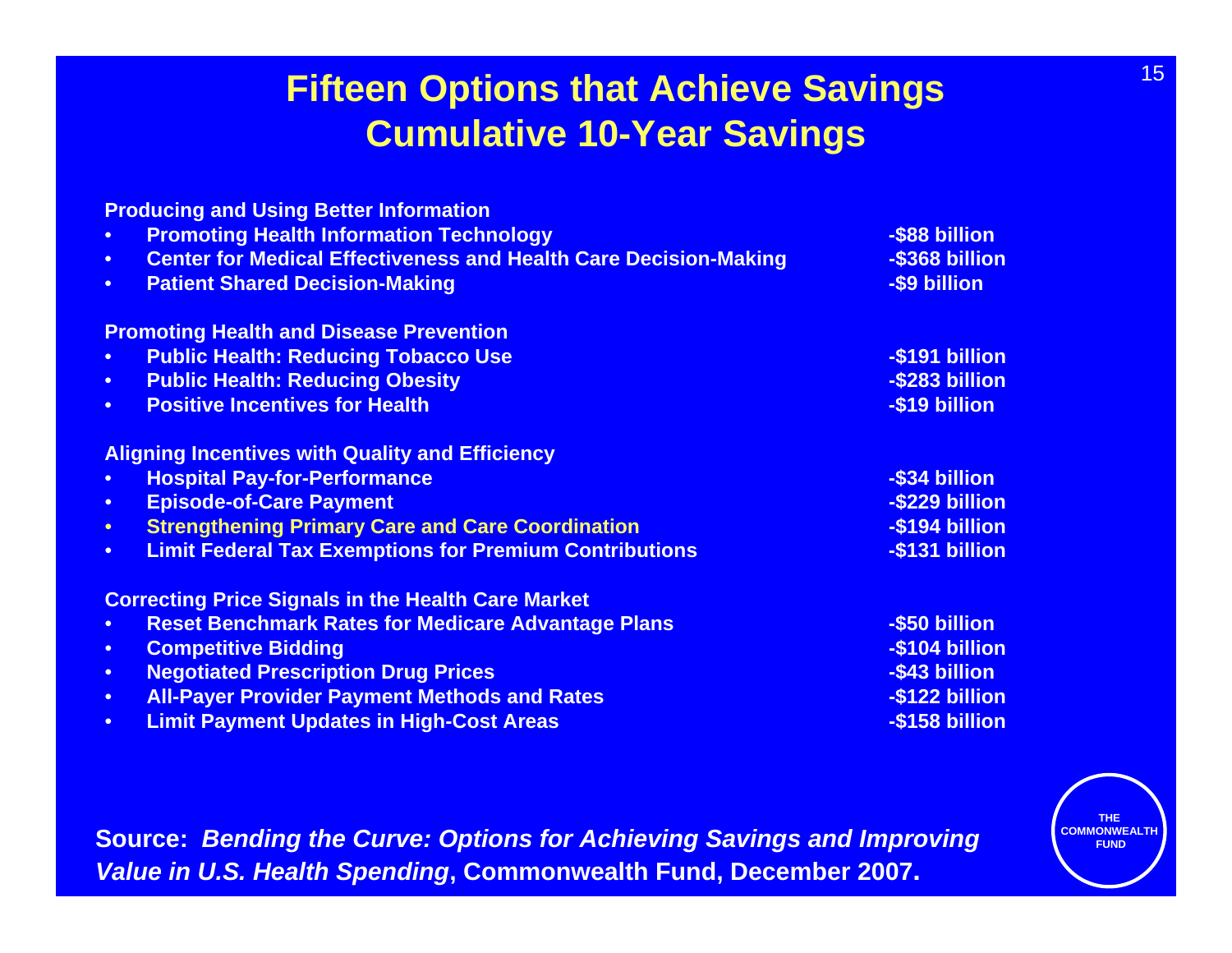### **Total National Health Expenditures, 2008 - 2017 Projected and Various Scenarios**



Source: Based on projected expenditures absent policy change and Lewin estimates.

16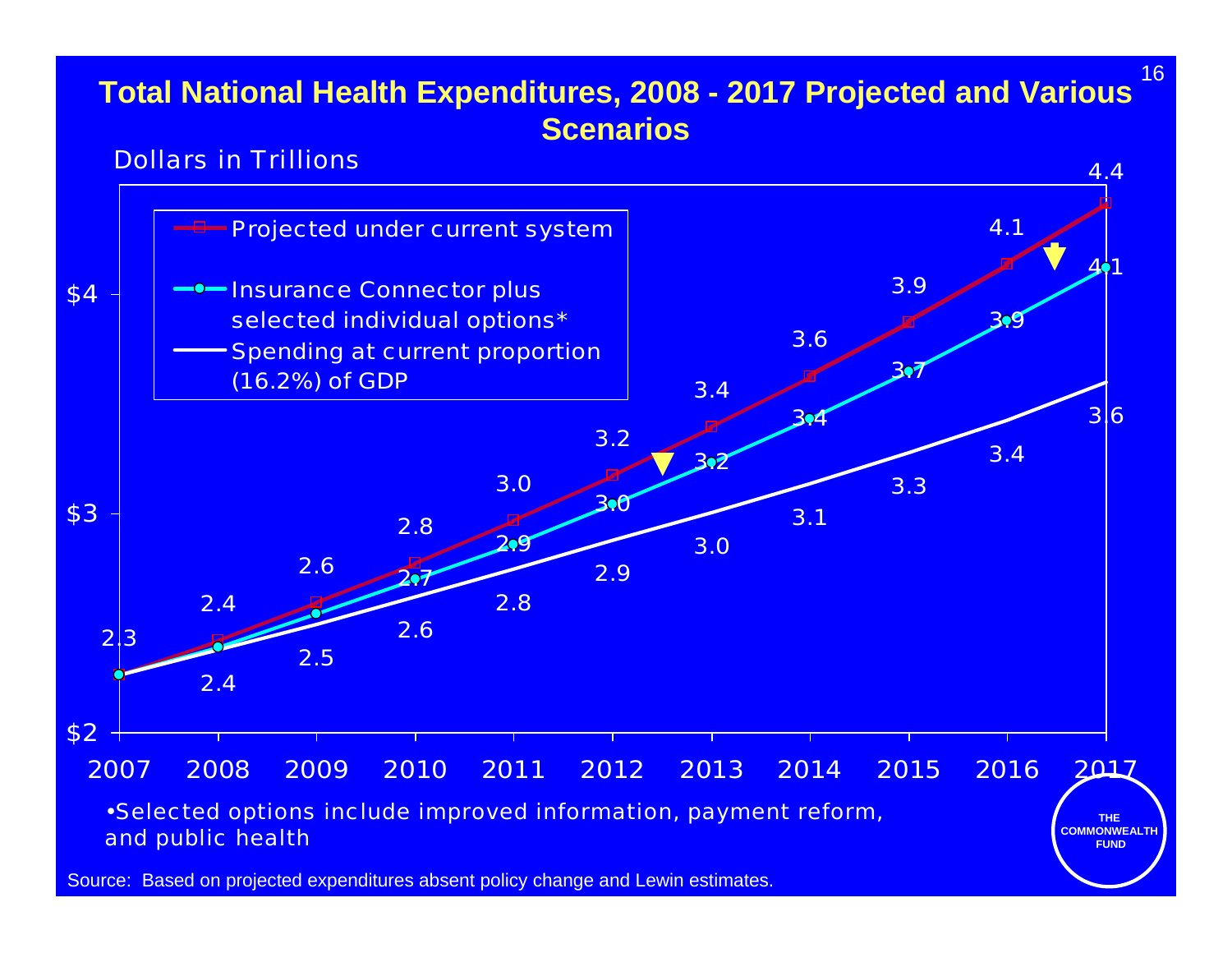# **Promising Strategies For Payment Reform**

- **1. Patient-Centered Medical Home**
- **2. Acute Episode Global Fee**
- **3. Pay for Performance**
- **4. Limiting Updates for High-cost Areas and High-cost Providers**
- **5. Targeting Waste: Hospital Readmissions, Preventable Admissions, Unsafe, or Ineffective Care**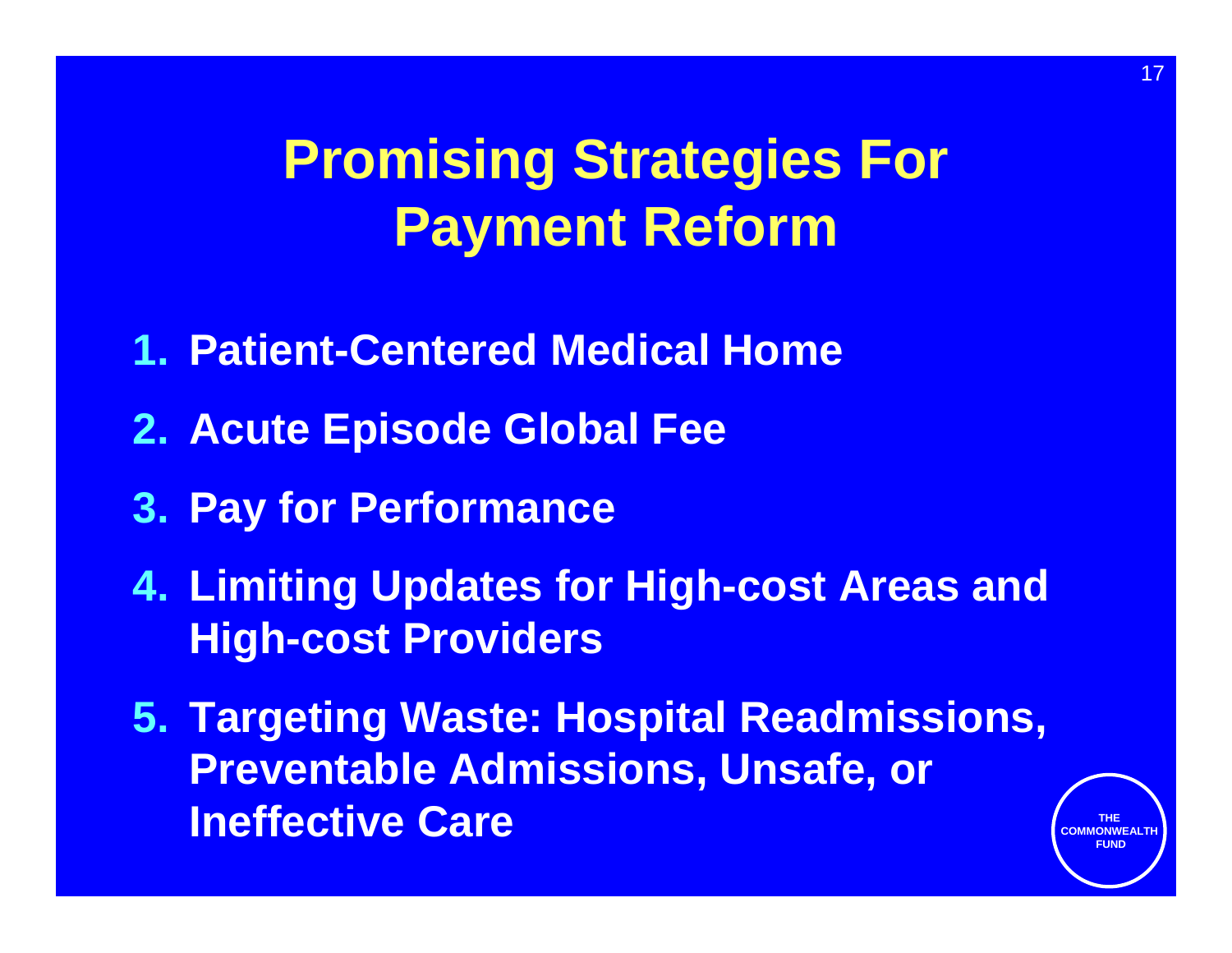#### AVOIDABLE HOSPITAL USE AND COSTS

### Medicare Reimbursement and 30-Day Readmissions by State, 2003



DATA: Medicare reimbursement - 2003 Dartmouth Atlas of Health Care; Medicare readmissions - 2003 Medicare SAF 5% Inpatient Data SOURCE: Commonwealth Fund State Scorecard on Health System Performance, 2007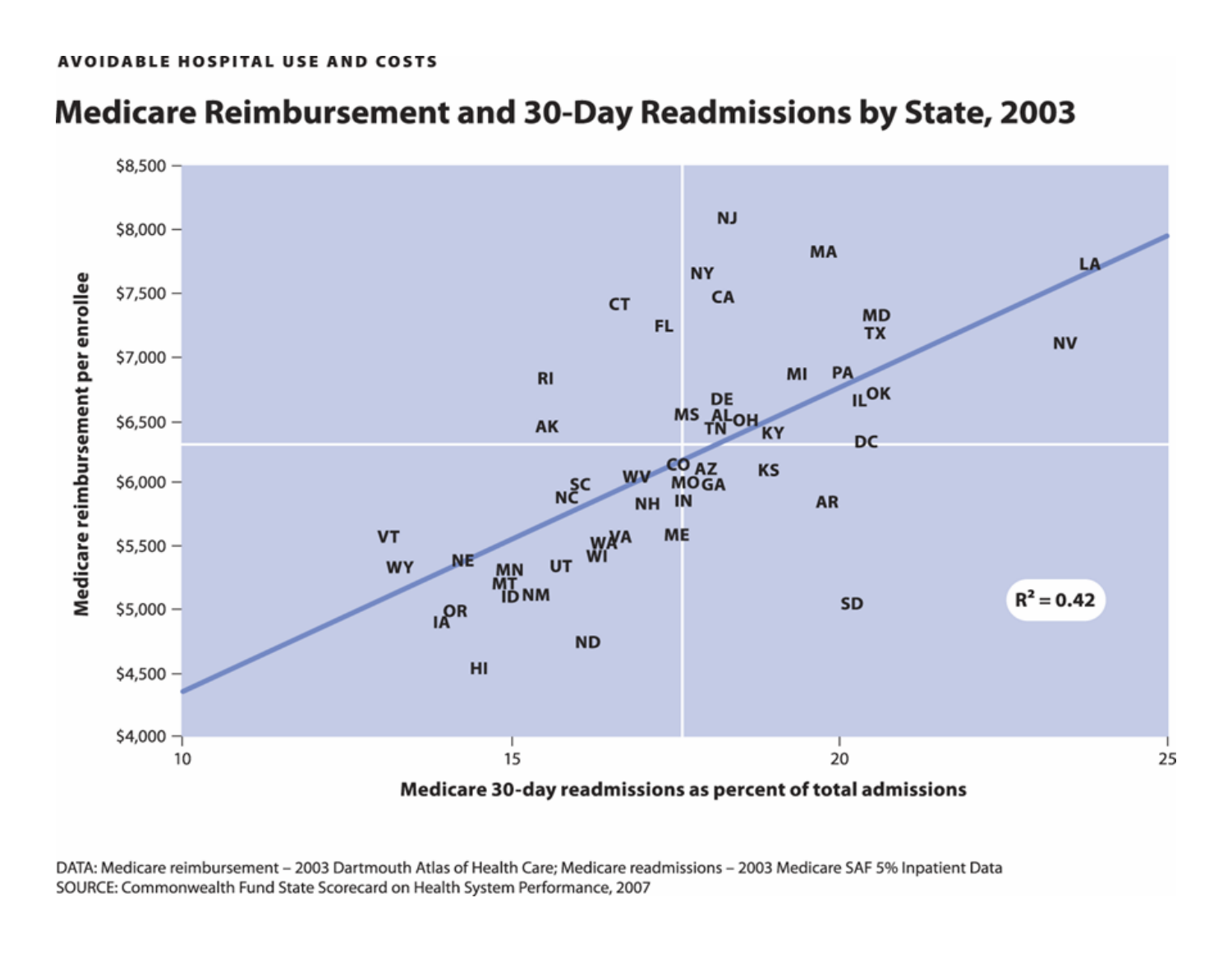## **The Majority of Hospital Readmissions Could Be Prevented**

**2007 MedPAC report notes that 75% (13.3%/17.6%) of Medicare 30-day readmissions are potentially preventable**

**Maimonides Medical Center (NY) reduced readmissions by over 50% through coordinated team-based inpatient care and support with transition post-discharge.**

**Chart 1: Maimonides Medical Center Heart Failure Readmission Rate** 



Source: MedPAC Report to the Congress: Promoting Greater Efficiency in Medicare, June 2007; Quai<sup>tt</sup>iy <sub>பா</sub> Matters: Mortality Data and Quality Improvement, September/October 2007, The Commonwealth**\**Fund, **Vol. 26**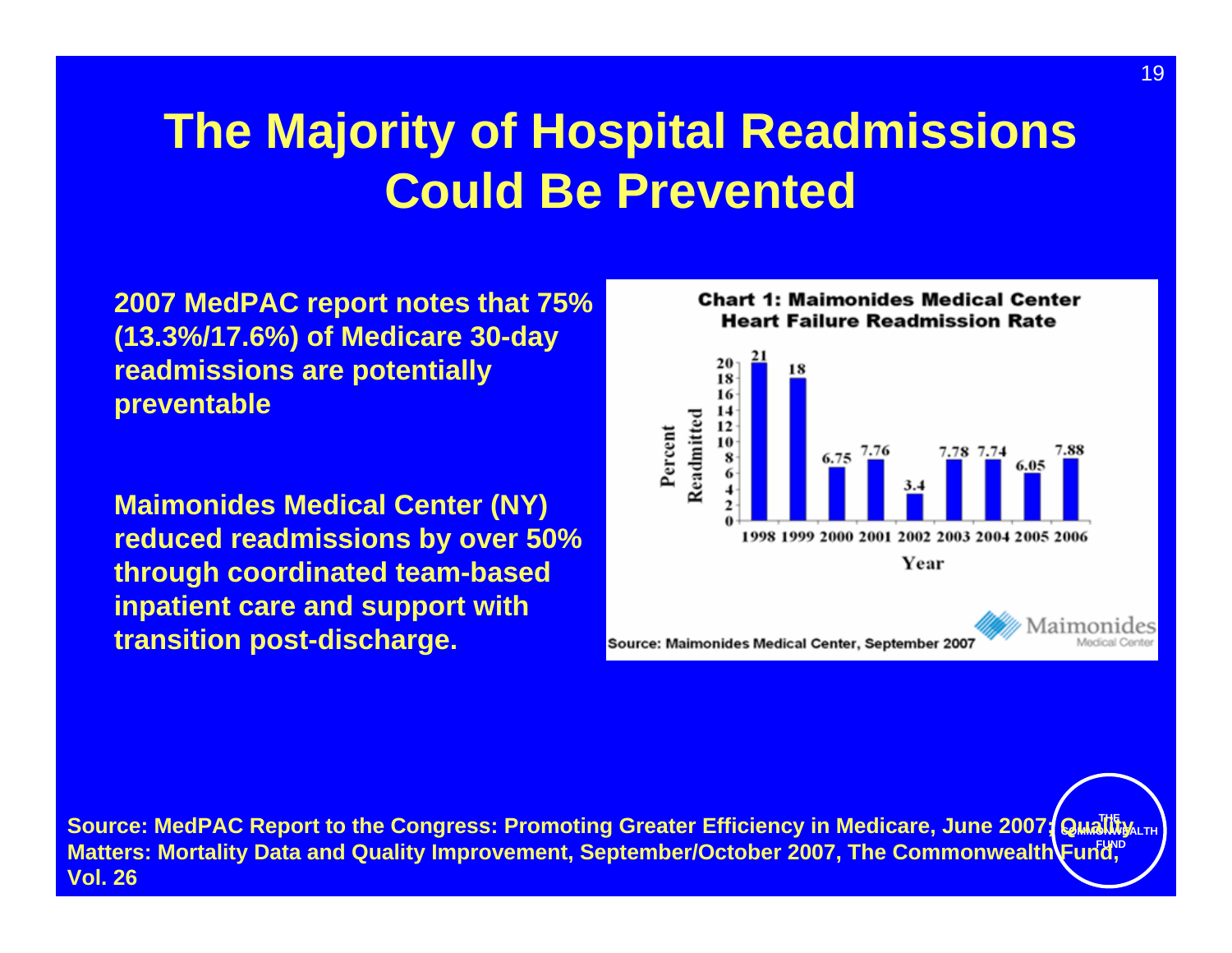**3. Organize the health care system around the patient to ensure that care is accessible and coordinated** 

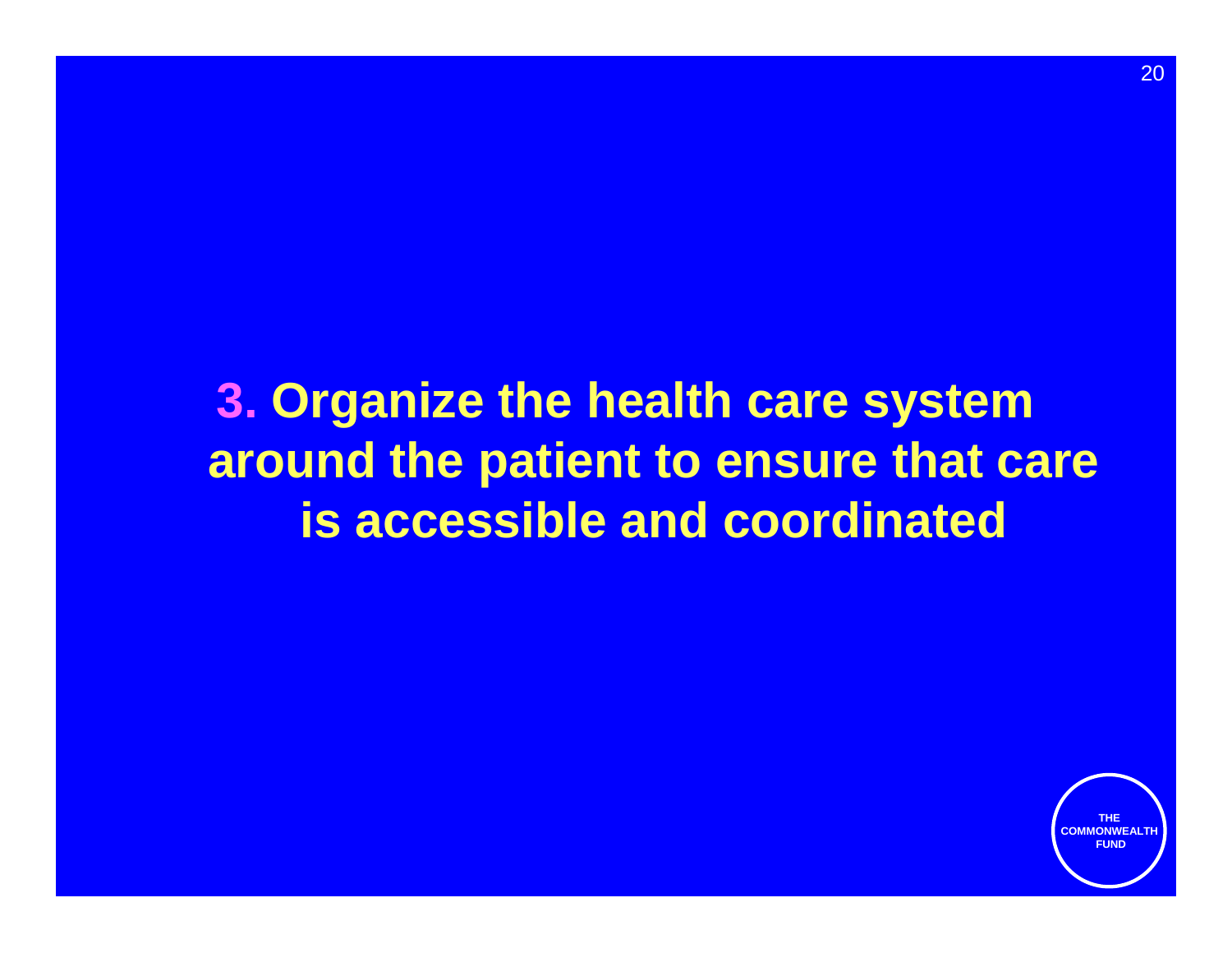**1. The Promise of Medical Homes: Health Care Expenditures and Mortality 5 Year Follow-up, United States, 1987-92**

- Adults (age 25 and older) with a primary care physician rather than a specialist as their personal physician
	- had 33% lower cost of care

– were 19% less likely to die (after controlling for age, gender, income, insurance, smoking, perceived health (SF-36) and 11 major health conditions)



**Source: Franks & Fiscella, J Fam Pract 1998; 47:105-9.** Starfield United Starfield 0<br>WC 1504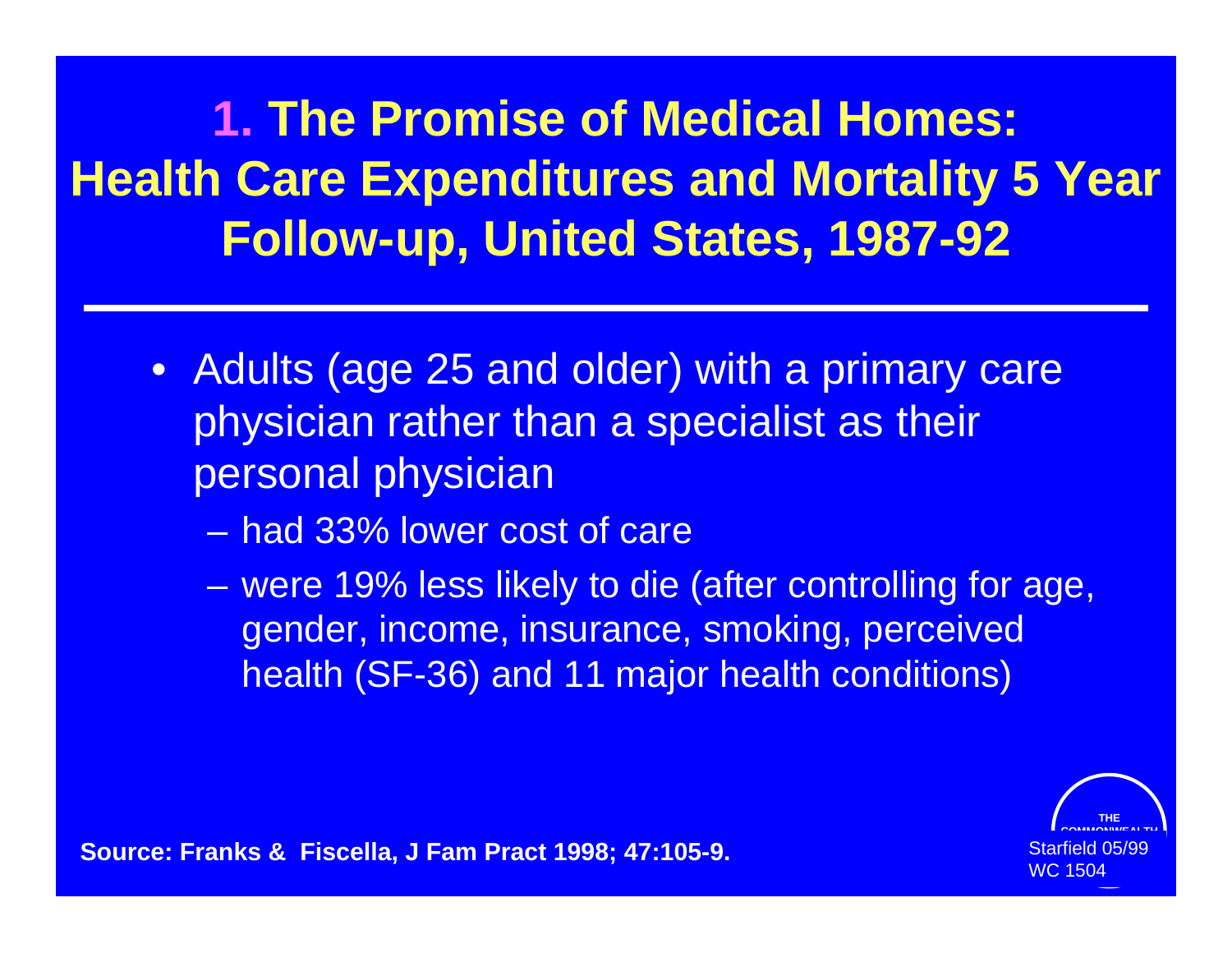# **"Medical Home" Is Vehicle to Provide Patient-Centered Primary Care**

- 1. Superb access to care
- 2. Patient engagement in care
- 3. Information systems that support high-quality care
- 4. Coordinated care
- 5. Integrated and comprehensive team care
- 6. Routine patient feedback to doctors
- 7. Publicly available information

### **NOTE: It isn't sufficient for providers to "set up" a medical home**

• **The patient must perceive s/he has one!**

**Source: K Davis et al. A 2020 Vision of Patient-Centered Primary Care. J Gen Intern Med 2005;20:953-957.**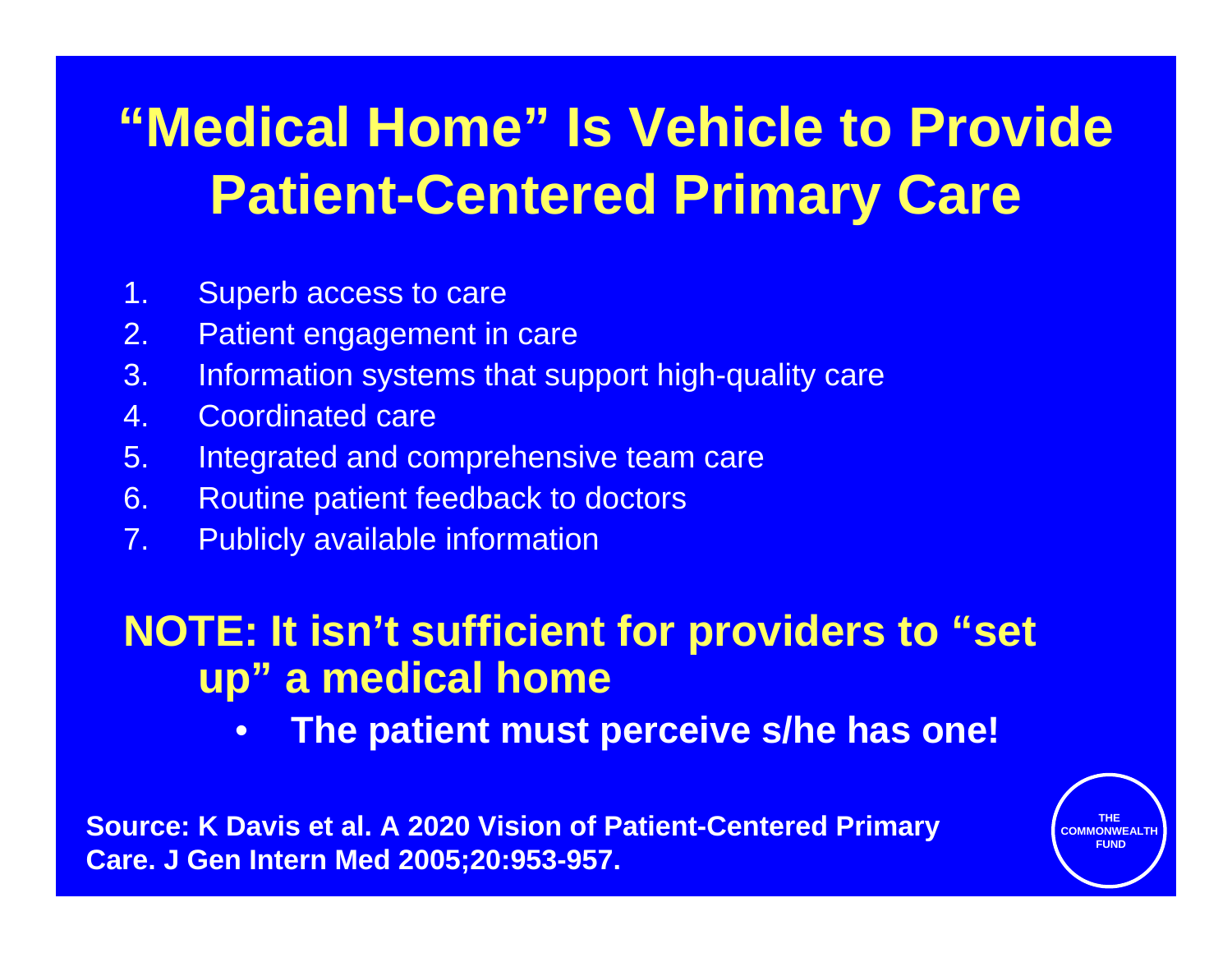# **Chronic Care Model and Medical Home Fit Together**



• **Chronic care model requires a team, patient-centered approach, IT support**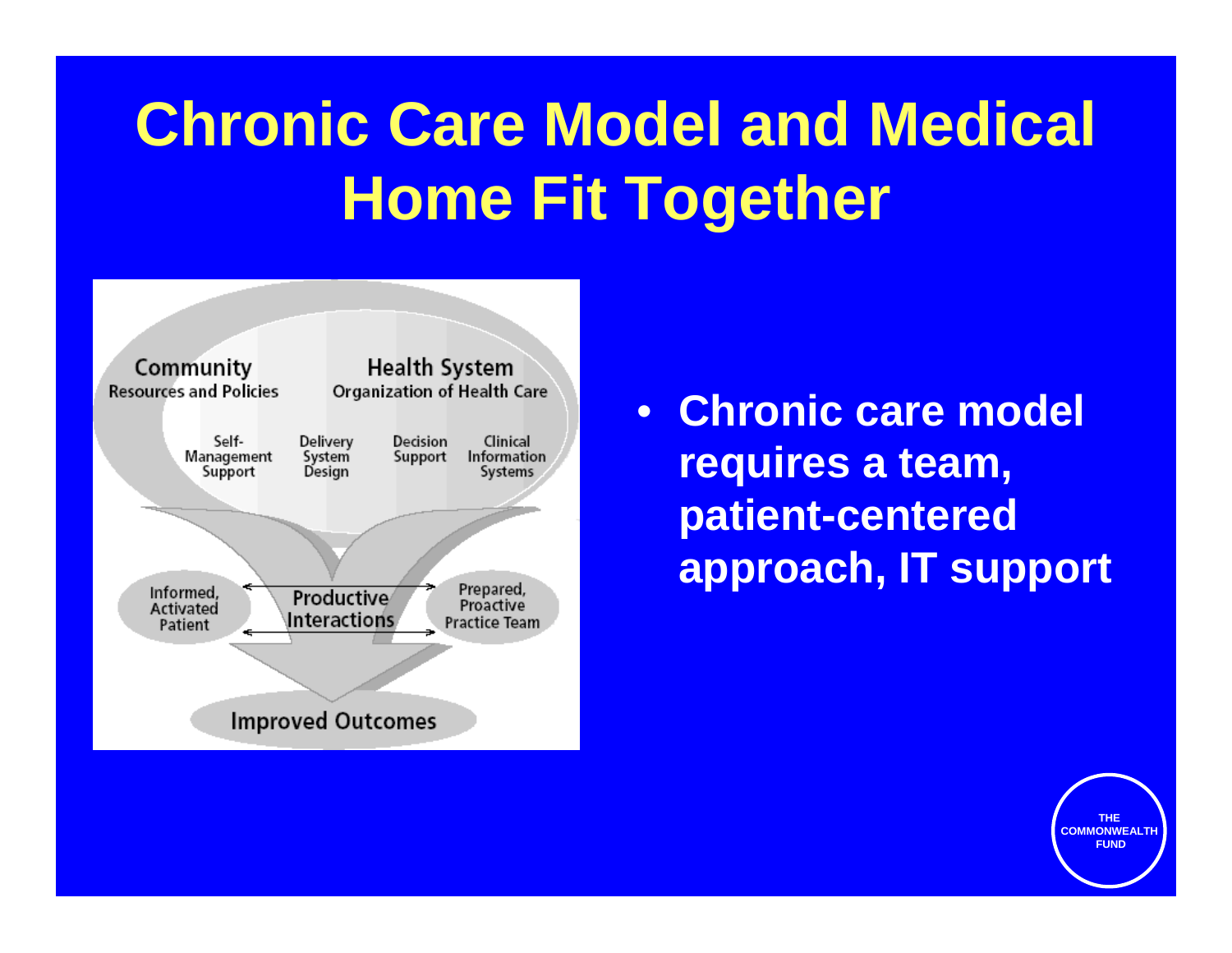# **2007 International Health Policy Survey in Seven Countries**

- **In each country, having a "Medical Home" improves patient experiences:**
	- **Patient safety**
	- **Coordination: with specialists/across sites of care; less duplication & delays**
	- **Patient satisfaction**
	- **Chronic care management**
- **But many in each country do not have a medical home**

**Adults with a Chronic Disease Who Report Having a Medical Home\***



**\*Regular provider; knows you; easy to contact; coordinates your care**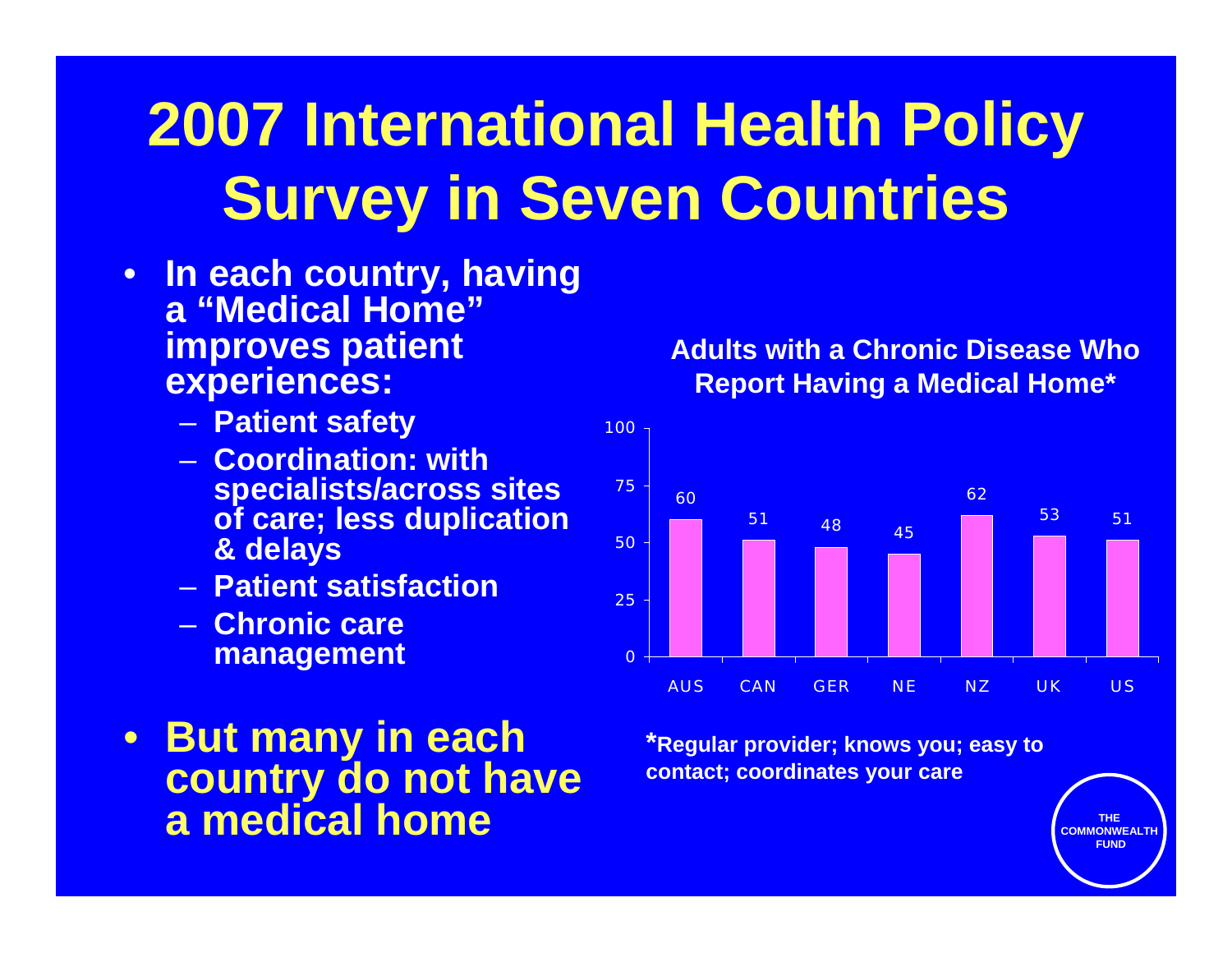## **Doctor Gives You a Plan for Self-Management, by Medical Home**

Percent reporting "yes" Base: Respondents with chronic disease



Has medical home **No medical home** 

**THE COMMONWEALTHFUND**

2007 Commonwealth Fund International Health Policy Survey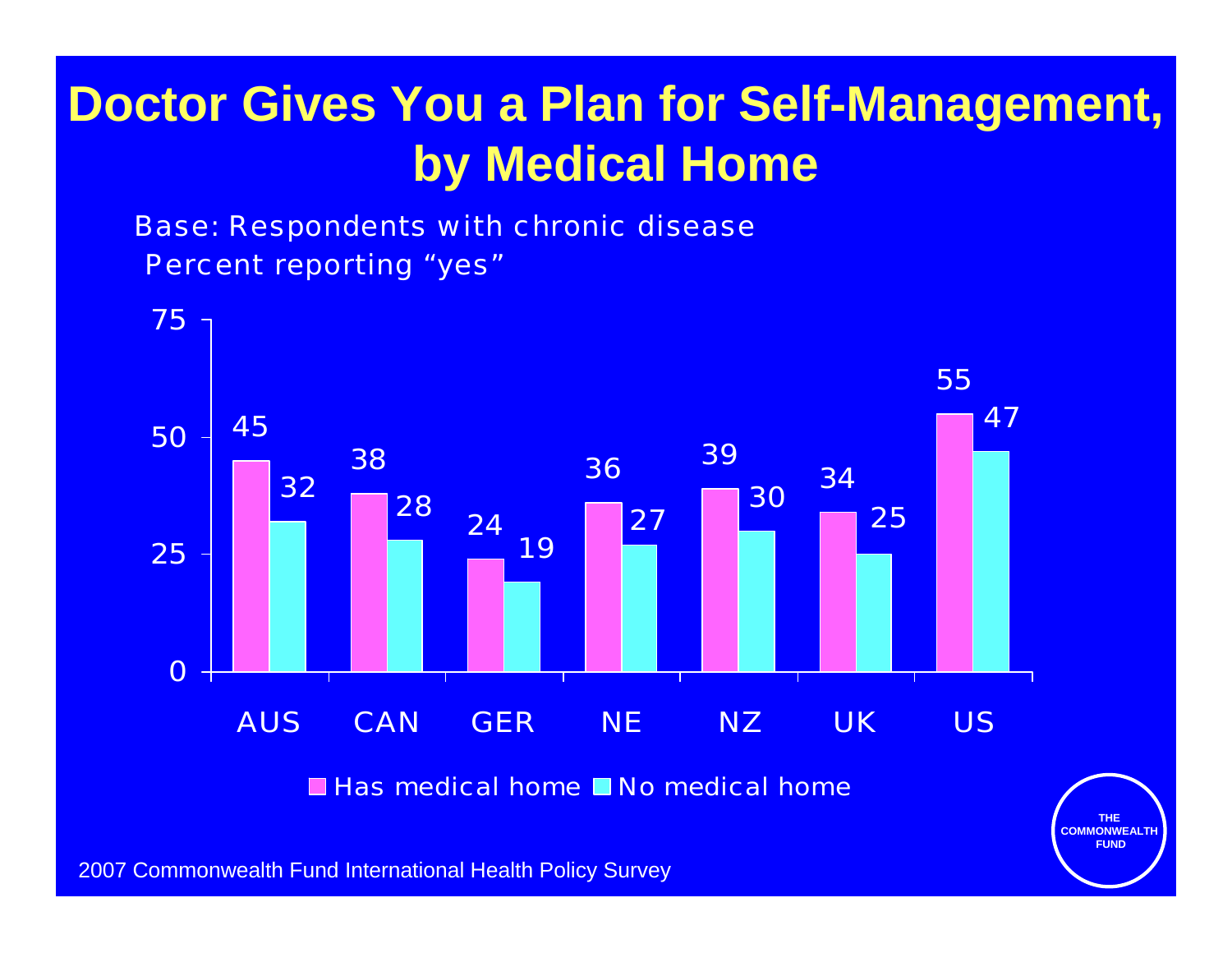## **Receive Reminders From Regular Place of Care When Due for Preventive or Follow-Up Care for Chronic Condition, by Medical Home**

Base: Respondents with chronic disease

Percent reporting "yes"



**THE** 

**FUND**

2007 Commonwealth Fund International Health Policy Survey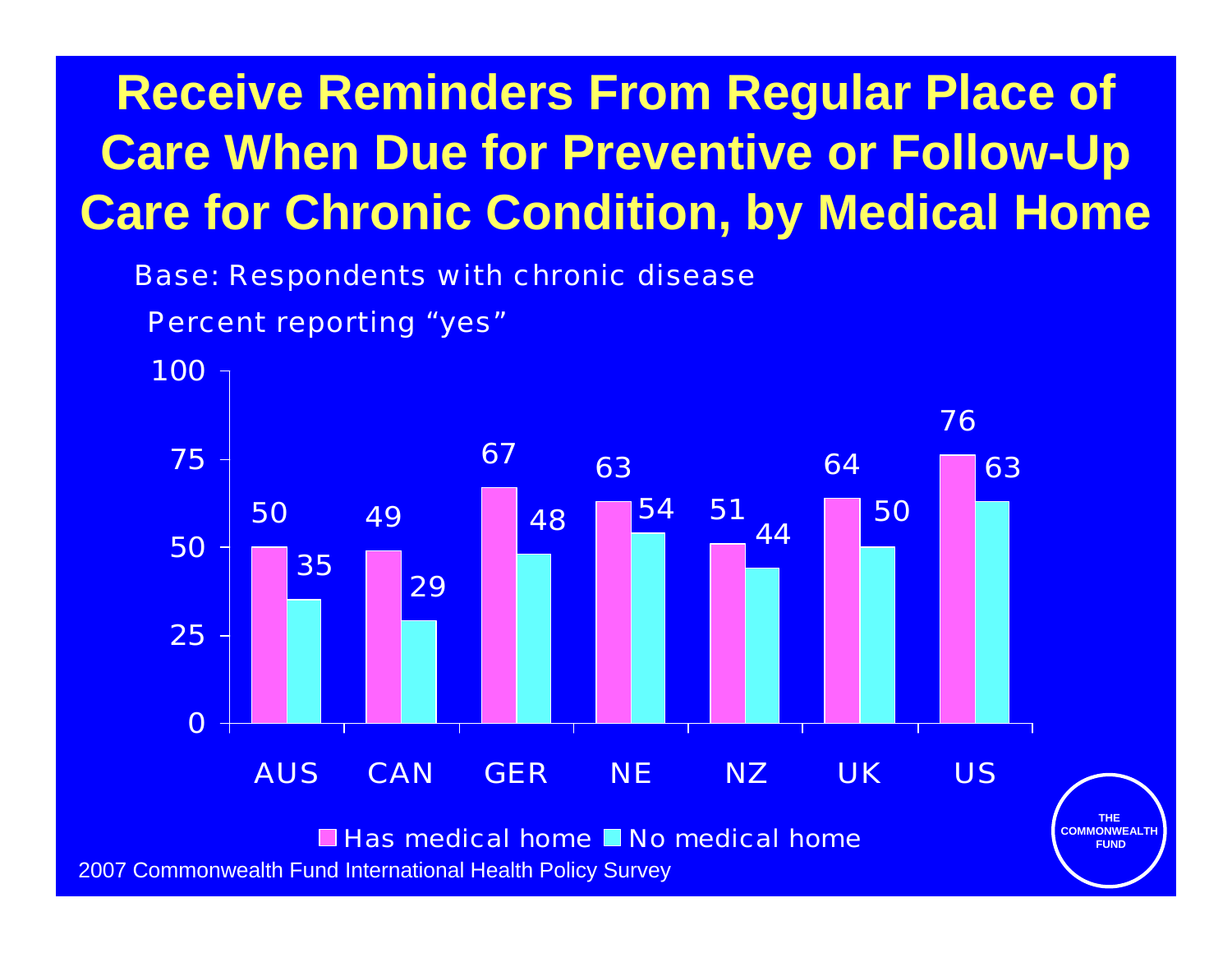## **Receives Conflicting Information from Different Doctors, Nurses, or Other Health Professionals, by Medical Home**

Base: Respondents with chronic disease

Percent reporting "often" or "sometimes"



2007 Commonwealth Fund International Health Policy Survey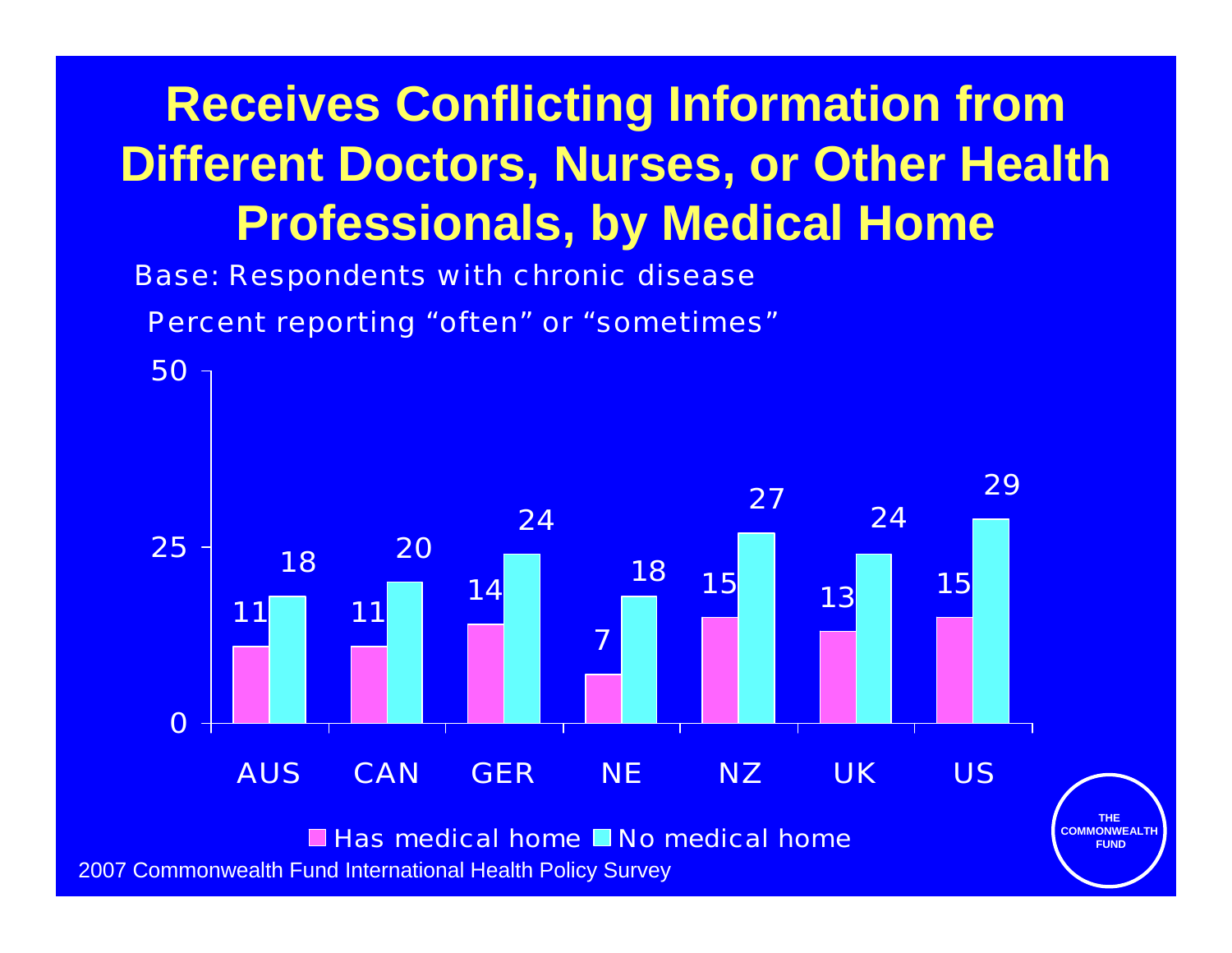### **Geisinger Health Plan Medical Home – Chronic Disease Management/Transitions in Care**

| <b>Site</b>          | <b>YTD 2006</b> | <b>YTD 2007</b> | <b>Increase/Decrease</b> |  |  |
|----------------------|-----------------|-----------------|--------------------------|--|--|
| Lewistown            |                 |                 |                          |  |  |
| Admits/1,000         | 365             | 291             | $-20\%$                  |  |  |
| <b>Re-admit Rate</b> | 19%             | 16%             | $-17\%$                  |  |  |
| Lewisburg            |                 |                 |                          |  |  |
| Admits/1,000         | 269             | 232             | $-13.7\%$                |  |  |
| <b>Re-admit Rate</b> | 14%             | 9%              | $-34\%$                  |  |  |

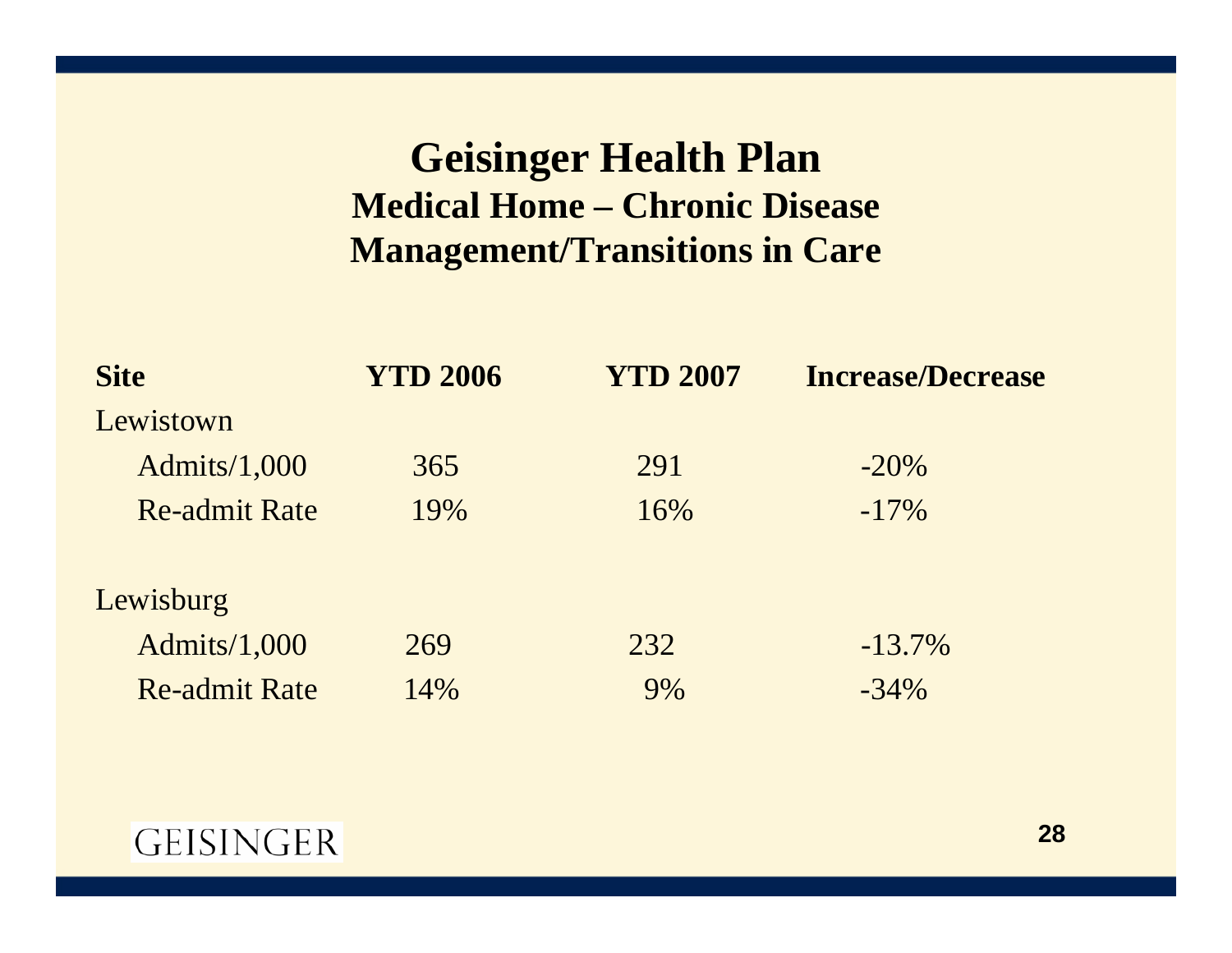# **Germany: Disease Management**

## • **Care Model:**

– **70% specialists; no gatekeeper; poor communication between primary care & specialists and between ambulatory care & hospital care**

• **BUT, insurer-run, physician practicebased disease management programs for chronic diseases**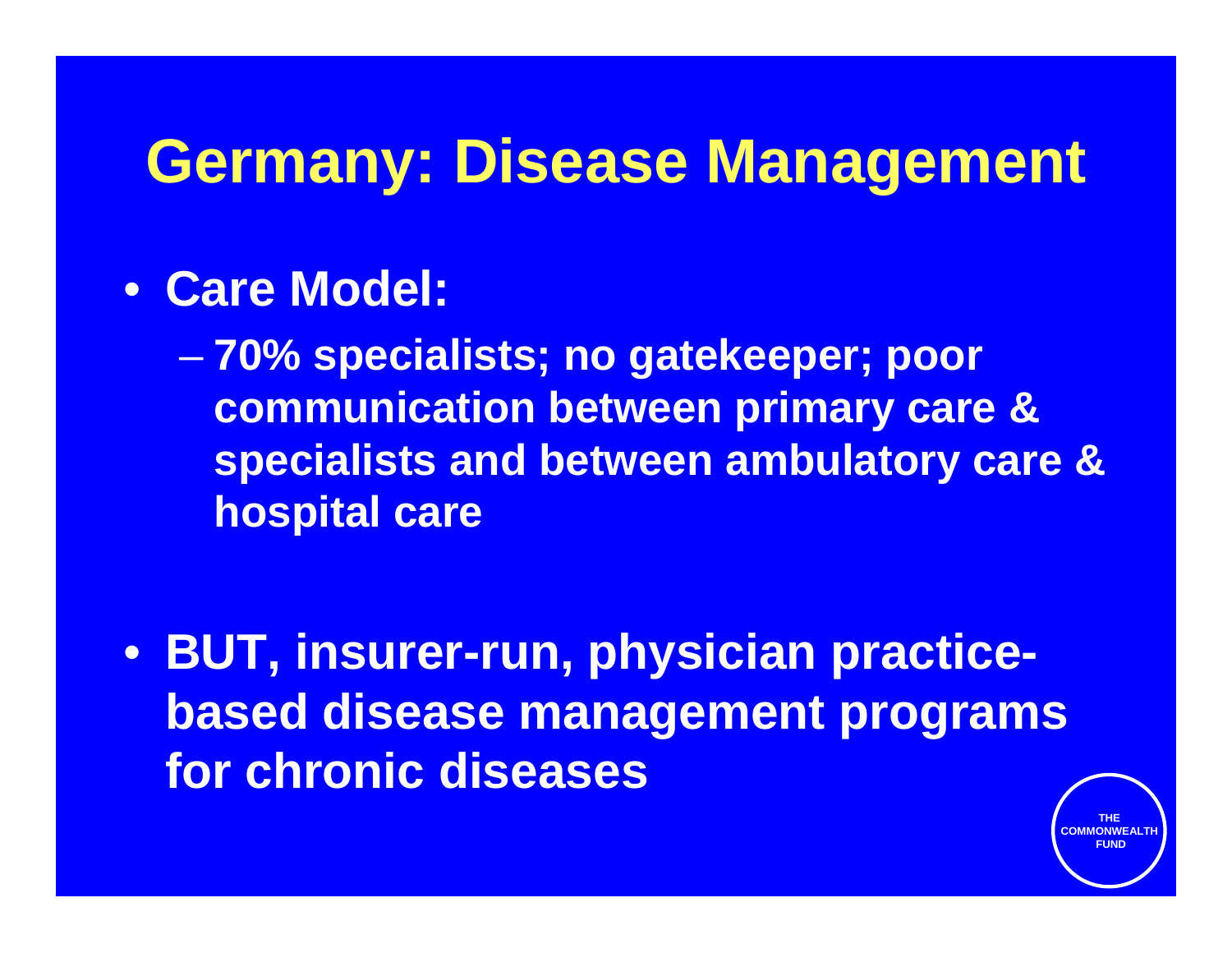## **Disease Management German-style**

- **Conditions: Diabetes, COPD, Coronary Heart Disease, Breast Cancer**
- **Funding runs through government to 200+ private insurers**
	- **Insurers receive extra risk-adjusted payments to cover patients with these conditions**
	- **Insurers pay primary care docs to sign eligible patients into programs & provide periodic reports back to the docs (the closest to coordination)**
	- **Positive results (1st 3 year evaluation summer 2007)**

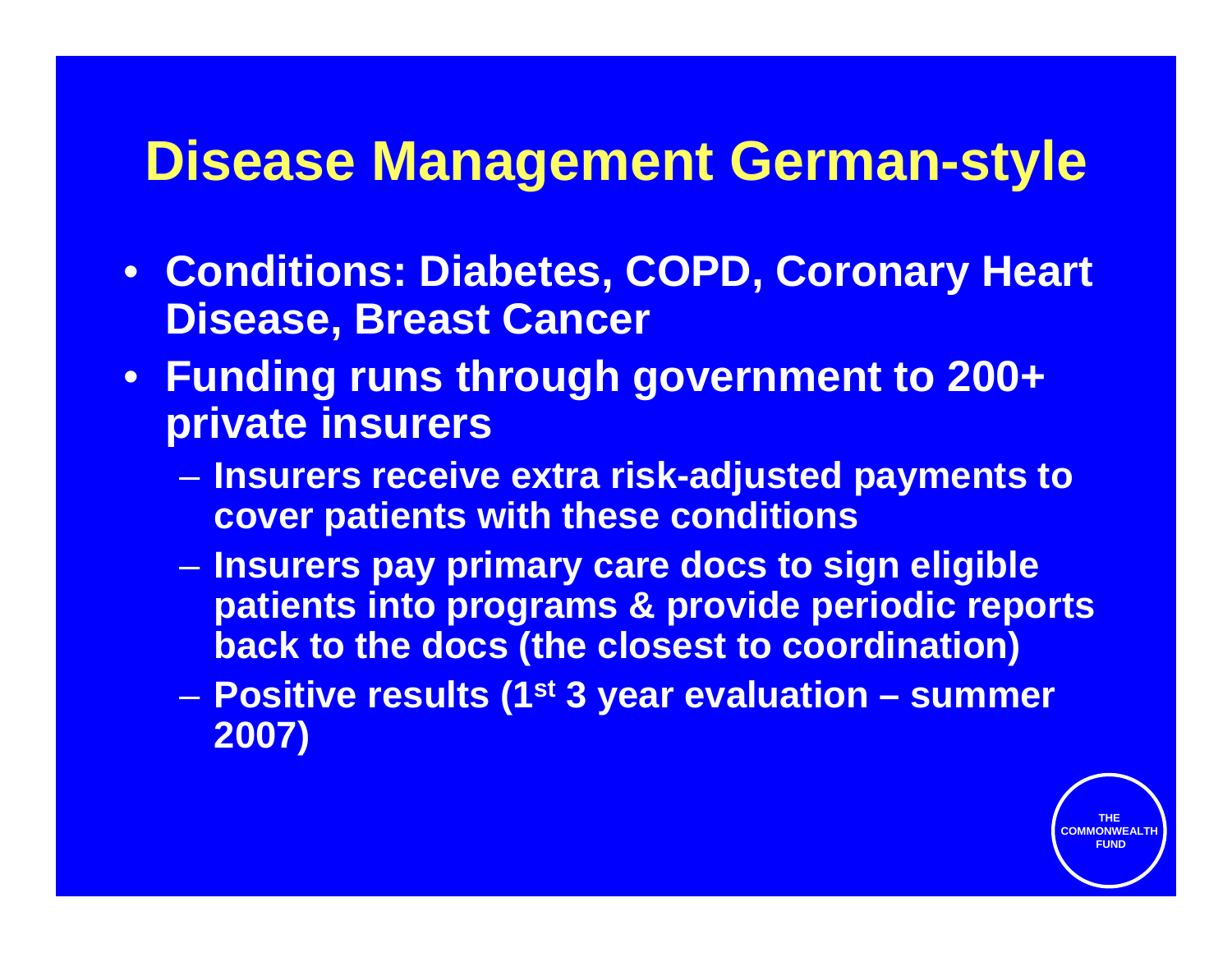## **German Disease Management Programs: Are There Lessons To Be Learned?**

### **Key Features:**

- **1. Risk adjustment**
- **2. Incentives for doctors and patients**
- **3. Accreditation req uirements: Clinical guidelines, minimum volume standards, patient education, and coordination of care**
- **4. Primary care physician-led**
- **5. Benchmarking, targets, feedback to physicians**
- **6. Encourage secondary prevention**

#### **Barmer Ersatzkasse Results Diabetic Patients with and without DMP**



**Karl Lauterbach, M.D. Member of German Bundestag**

| <b>Patients with Type 1 + 2 Diabetes</b>                      | <b>Patients with Disease</b><br><b>Management (n=80,745)</b> | <b>Patients without Disease</b><br><b>Management</b><br>$(n=79, 137)$ |
|---------------------------------------------------------------|--------------------------------------------------------------|-----------------------------------------------------------------------|
| Hospitalization due to stroke (per 1,000<br>males)            | 8.8                                                          | 12.7                                                                  |
| <b>Need for amputations</b><br>(per 1,000 males)              | 5.6                                                          | 9.1                                                                   |
| At least one eye examination (per 1,000<br>diabetic patients) | 780                                                          | 538                                                                   |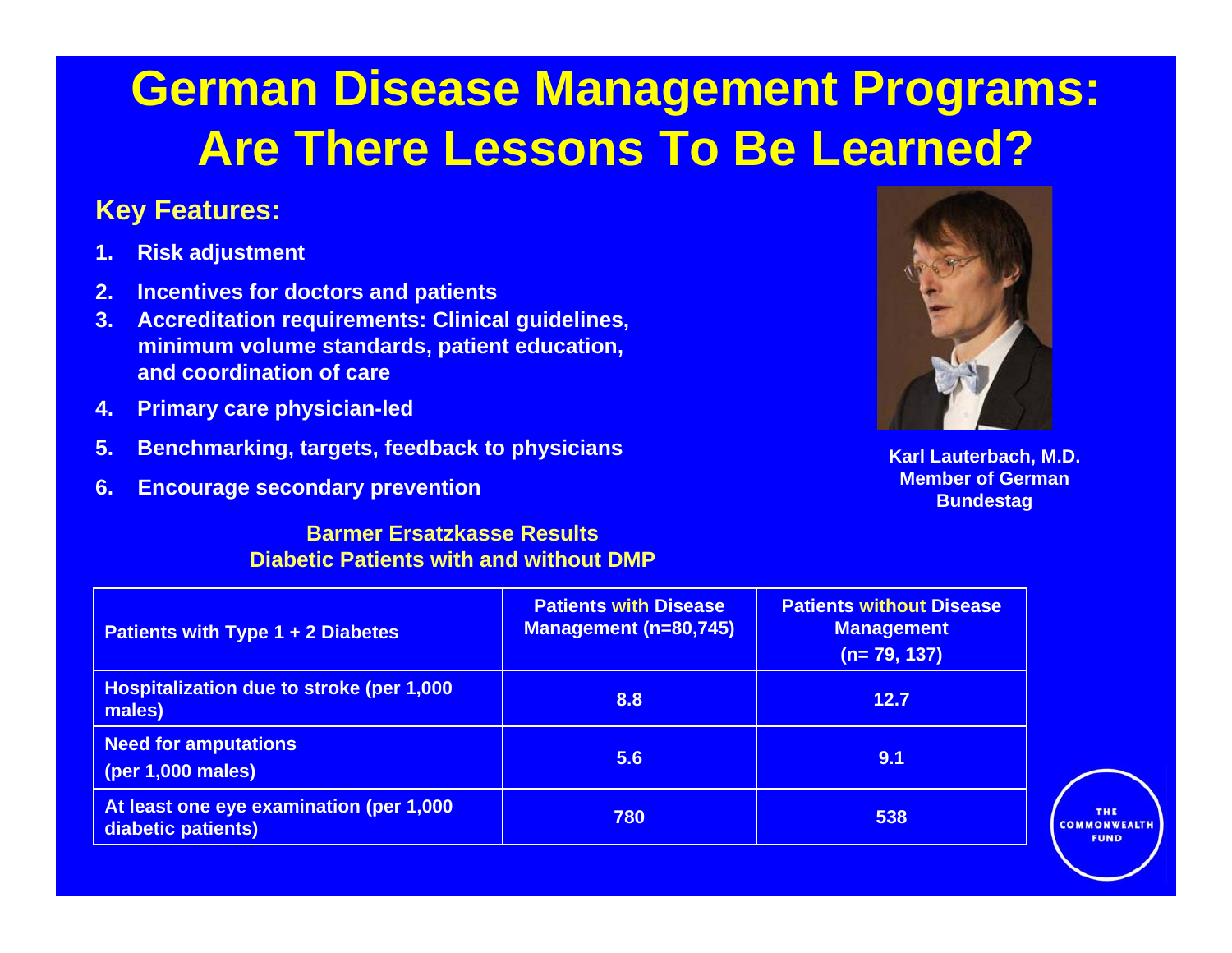## **International Lessons**

- **Best international models are strong primary-care models vs. specific "carecoordination" programs**
- **In fragmented, specialized systems (e.g., Germany) strong practice-based disease management programs may be able to fill some of the gap**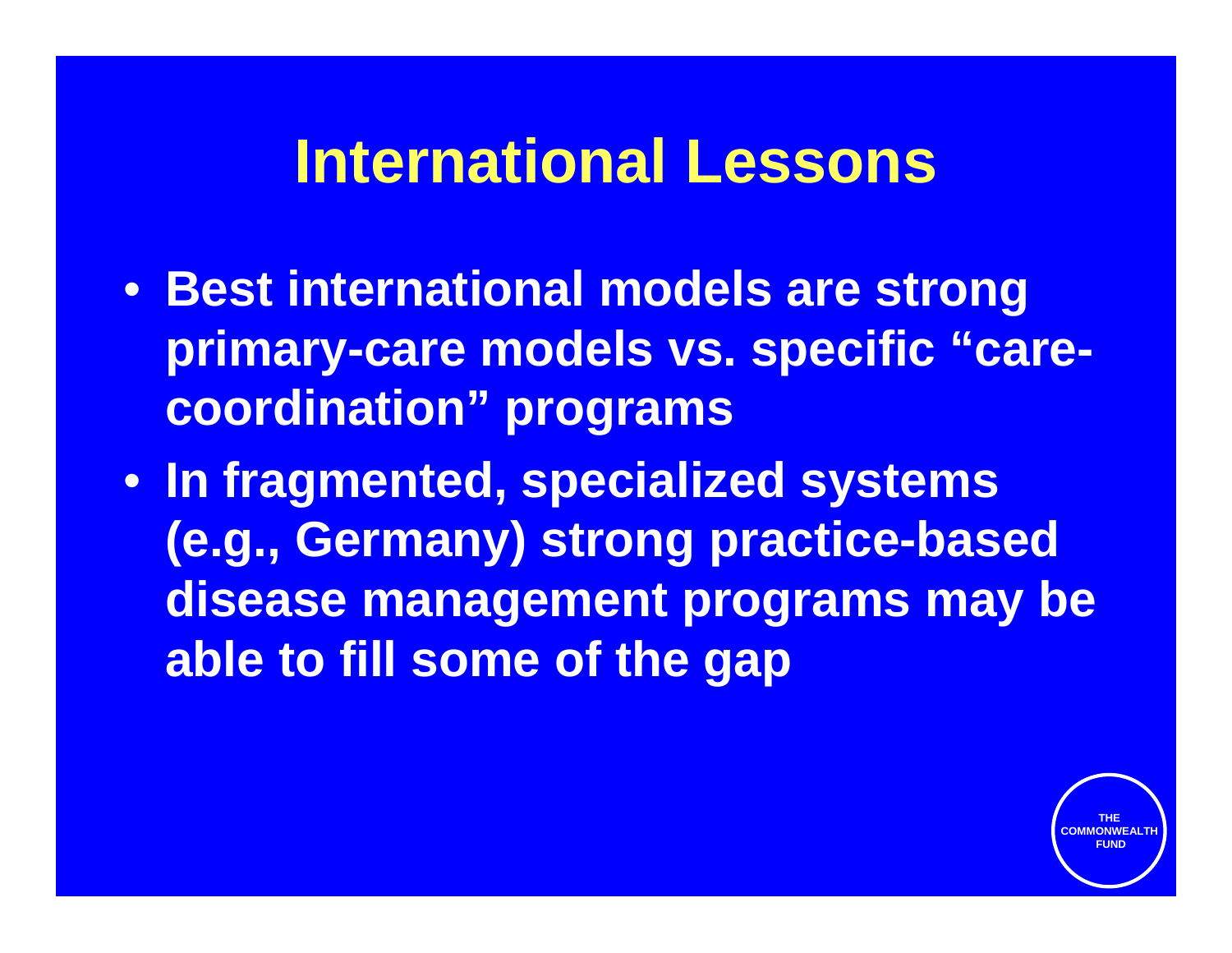## **4. Meet and raise benchmarks for high-quality efficient care**

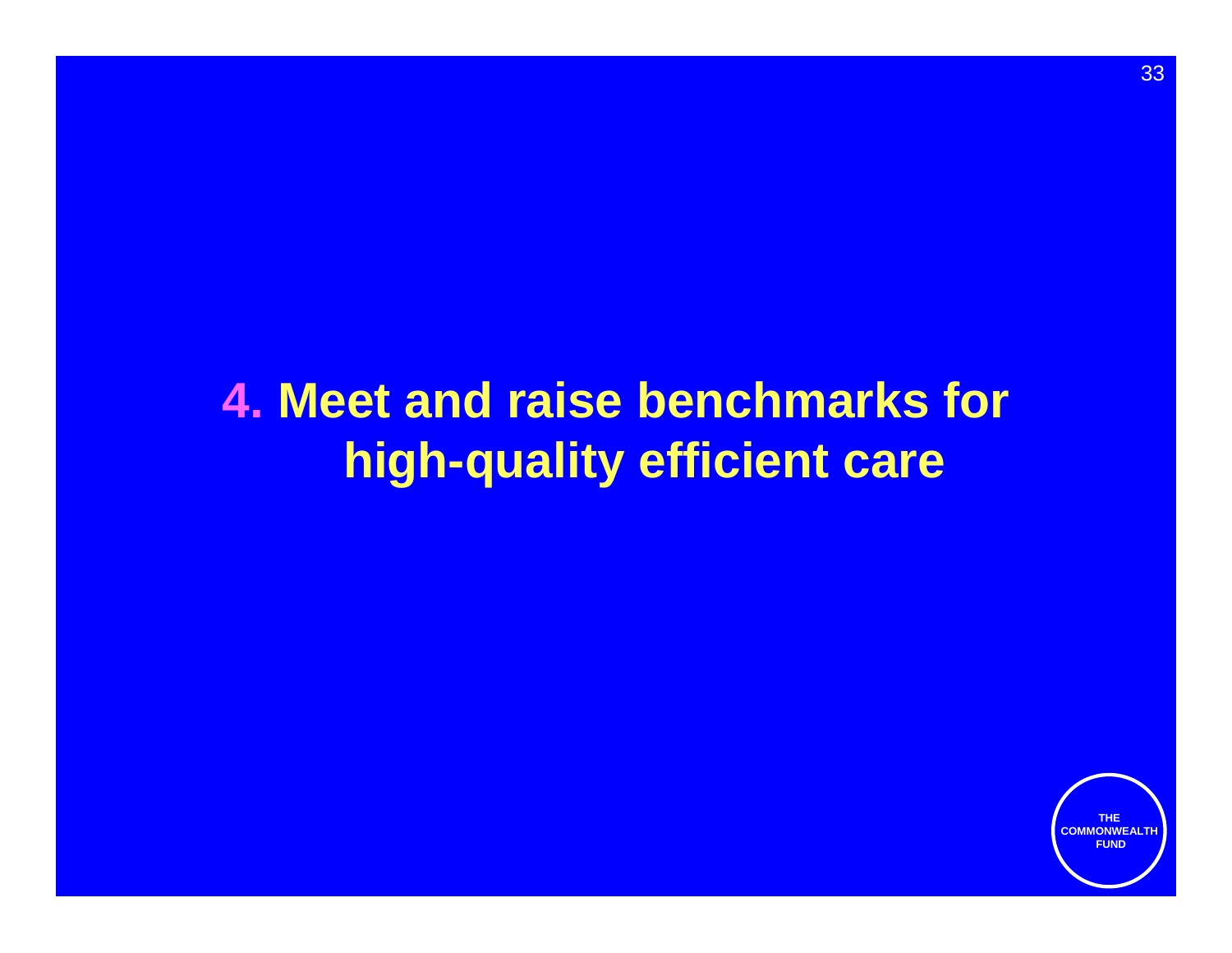## **Spread of Best Practices**

• **Transparency**

– **Need to know where to look for the best!**

• **Collaborations & "campaigns" work**

• **Other Dissemination Mechanisms** – **Academic detailing** 

34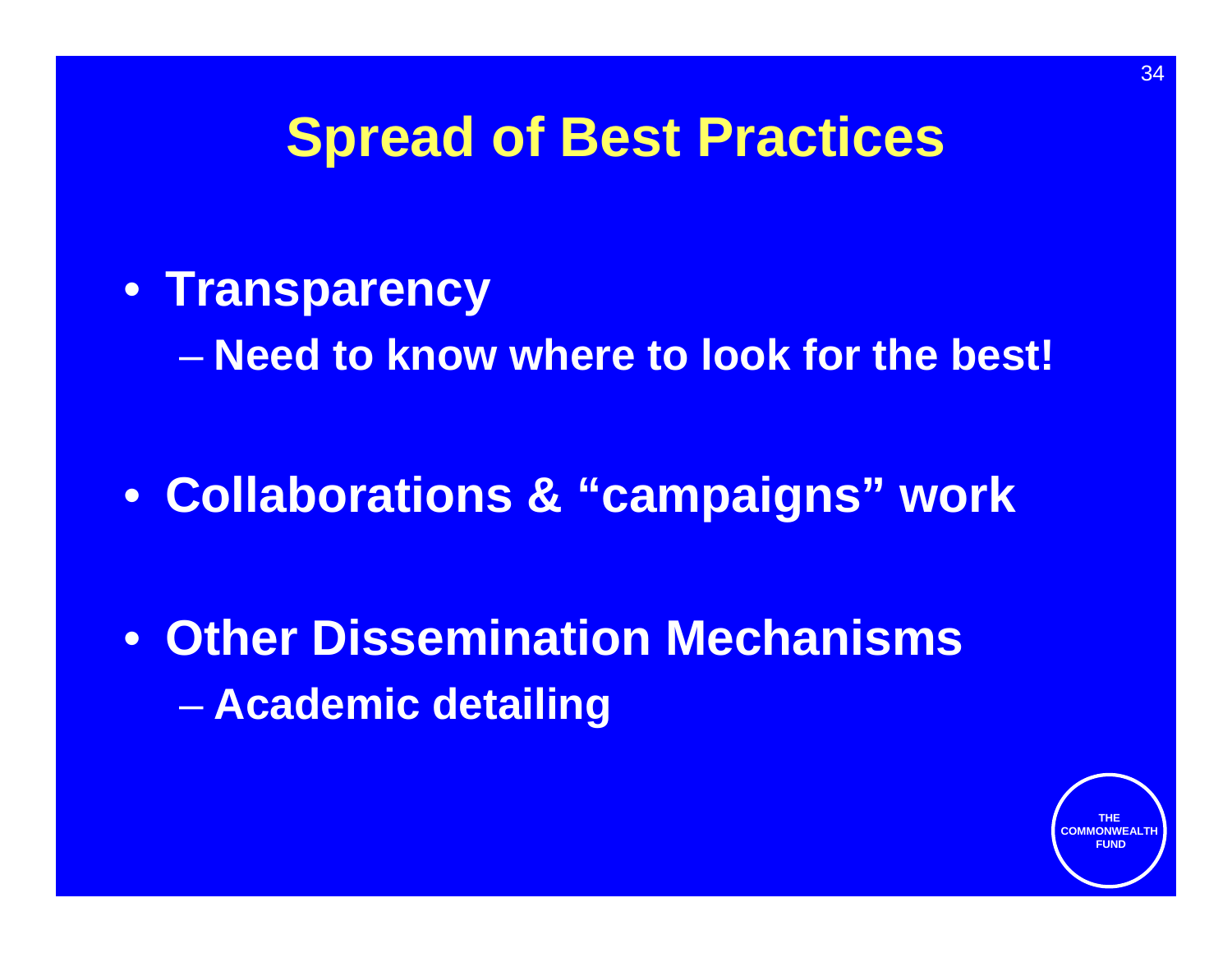## **5. Ensure accountable national leadership and public/private collaboration**

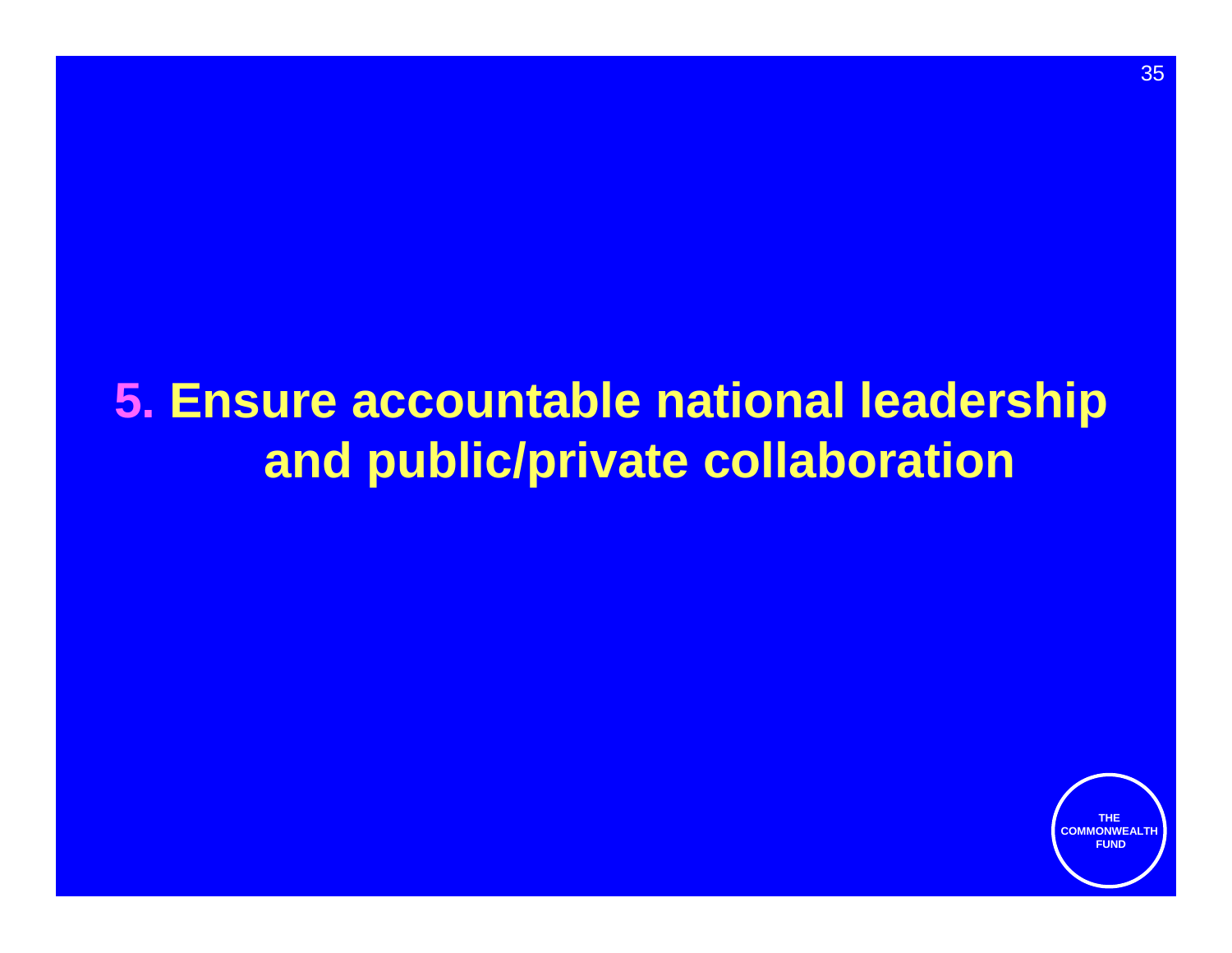## **Accountable Leadership and Public/Private Collaboration**

- **National targets/standards of performance**
- **IT standards**
- **Comparative effectiveness**
- **Database(s)**
- **Annual report to Congress with recommendations**
- **?National "structure" such as a "Federal Reserve" for health**



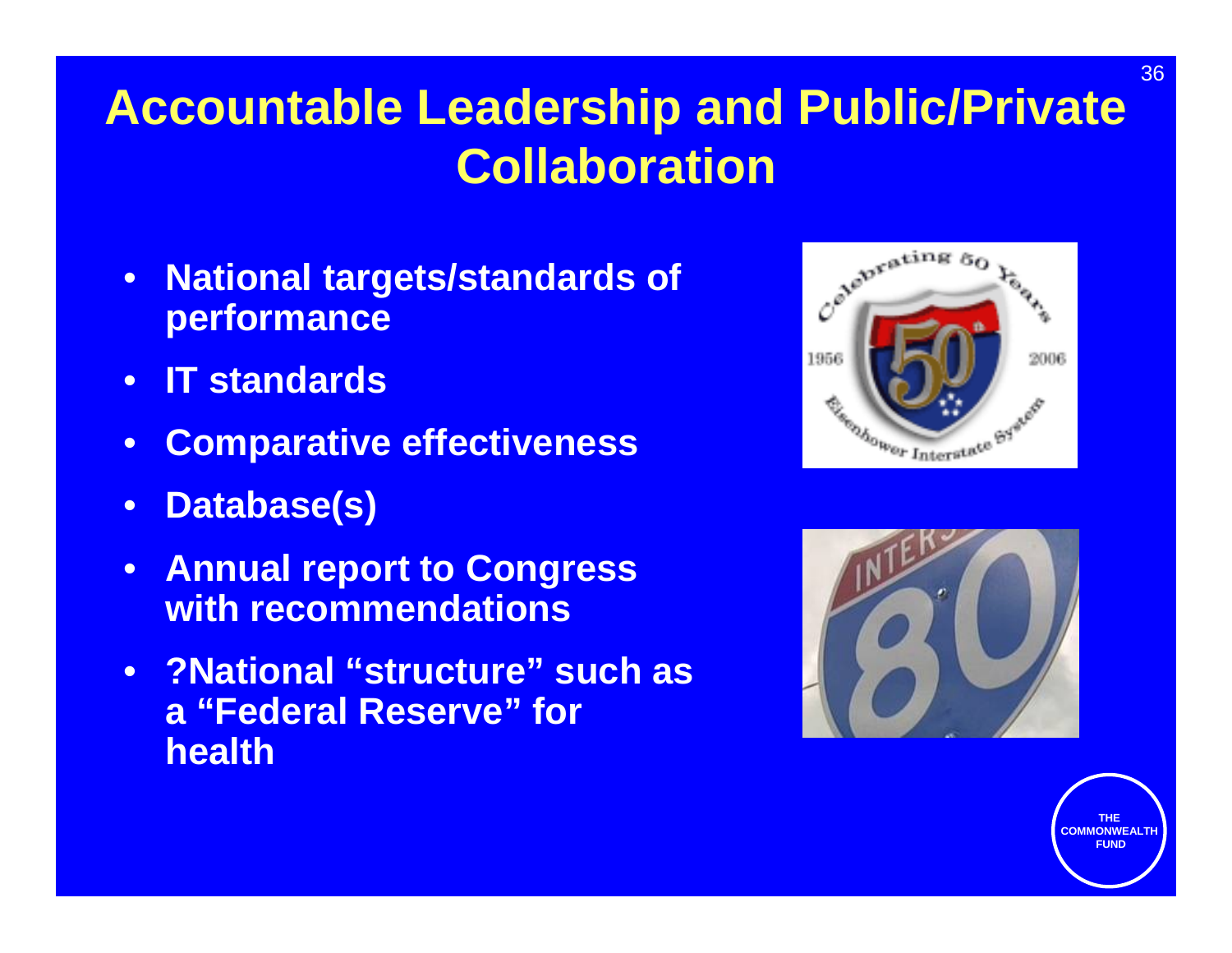# **What's Your Role?i.e., The Roles of Physicians, Nurses, Provider Organizations, Hospitals, Hospital Systems**

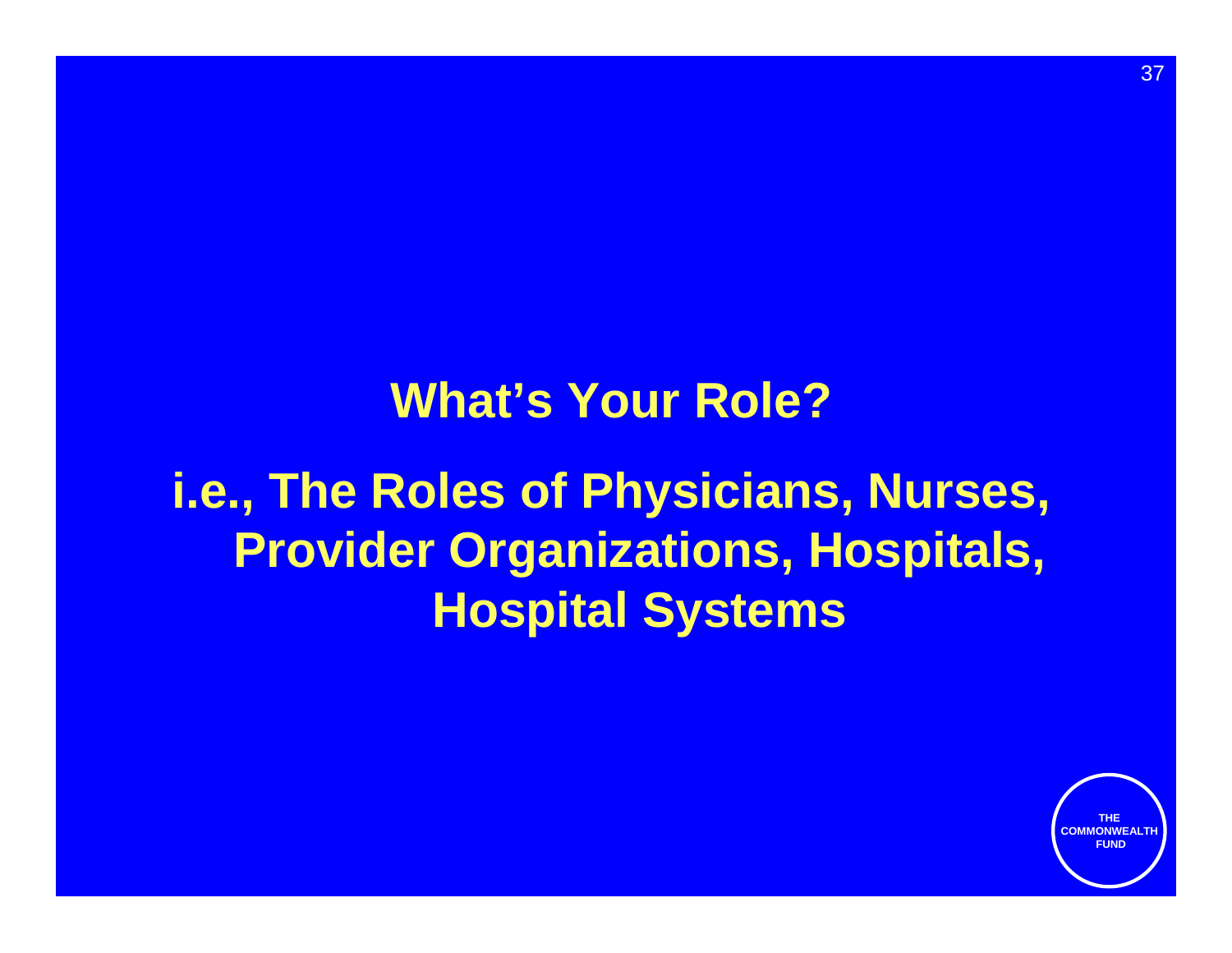## **Roles for Providers and Provider Organizations**

- **Extend affordable health insurance to all**
	- **Advocate for universal coverage**
	- **Advocate for administrative simplification**
- **Align financial incentives to enhance value and achieve savings**
	- **Participate in P4P programs such as Bridges to Excellence (diabetes management)**
	- **Organize around episodes of care**

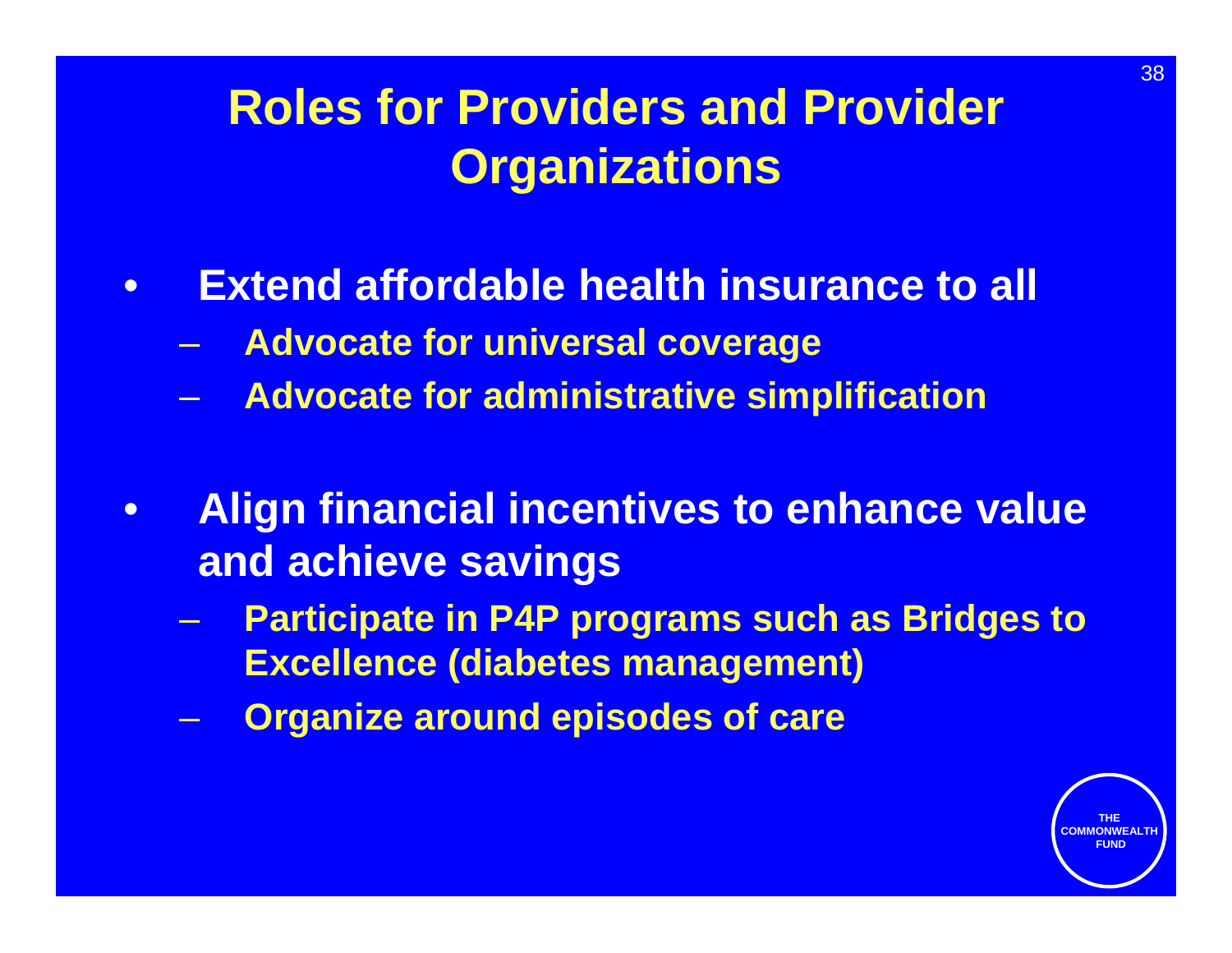## **Roles for Providers and Provider Organizations**

- **Organize the health care system around the patient to ensure that care is accessible and coordinated**
	- **Follow patient journeys through your care systems**
	- **Redesign/simplify care for the patient**
	- **Obtain regular (vs. intermittent) patient experience information**
- **Meet and raise benchmarks for high-quality, efficient care**
	- **Instead of aiming for the top quartile or decile, aim higher; aim for perfection!**
- **Ensure accountable national leadership and public/private collaboration**
	- **Advocate for national policies and infrastructure to support high performance**

39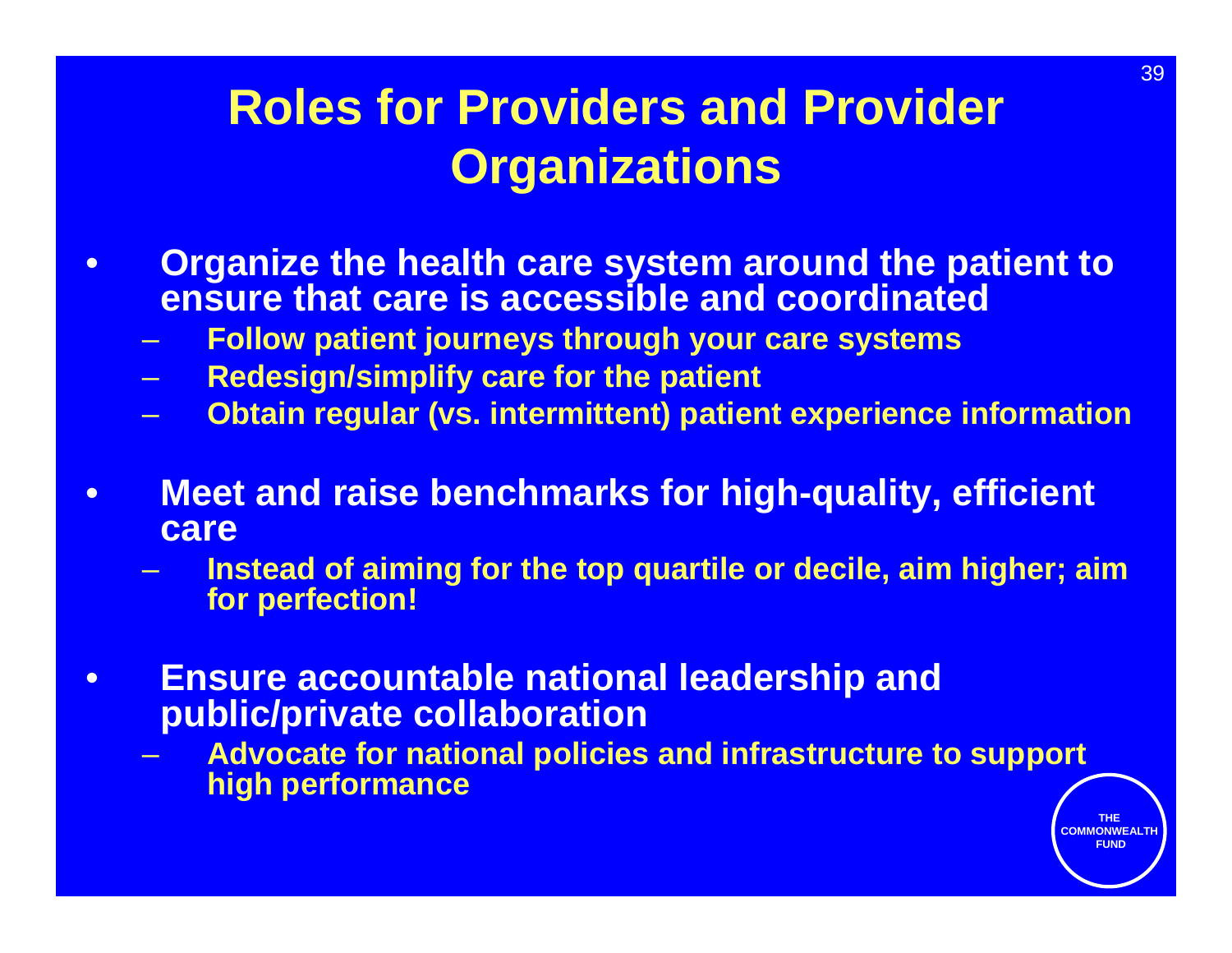## **Roles for Providers & Provider Organizations**

- **Participate**
- **Innovate**
- **Advocate**
- **"Perfectionate"**



40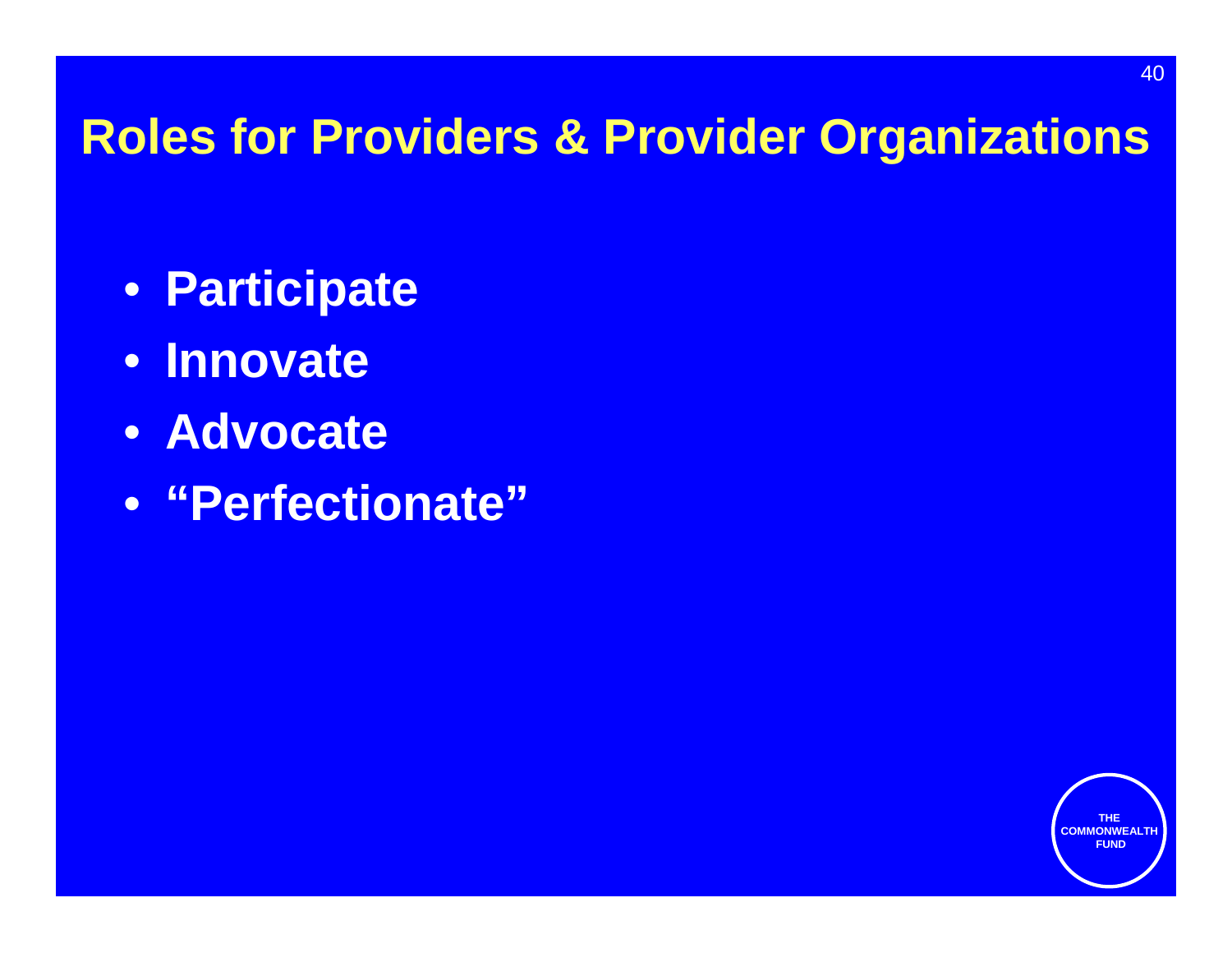# **Thank You!**



### Karen Davis, Presidentkd@cmwf.org



Sara Collins, Assistant Vice President, src@cmwf.org



Cathy Schoen, Senior Vice President for Research and **Evaluation** cs@cmwf.org



Anne Gauthier, **Senior Policy Director** 

ag@cmwf.org





Tony Shih, M.D. Assistant Vice President, ts@cmwf.org



Stu Guterman, Senior program Director, sxg@cmwf.org

Katherine Shea, Research Associate

ks@cmwf.org